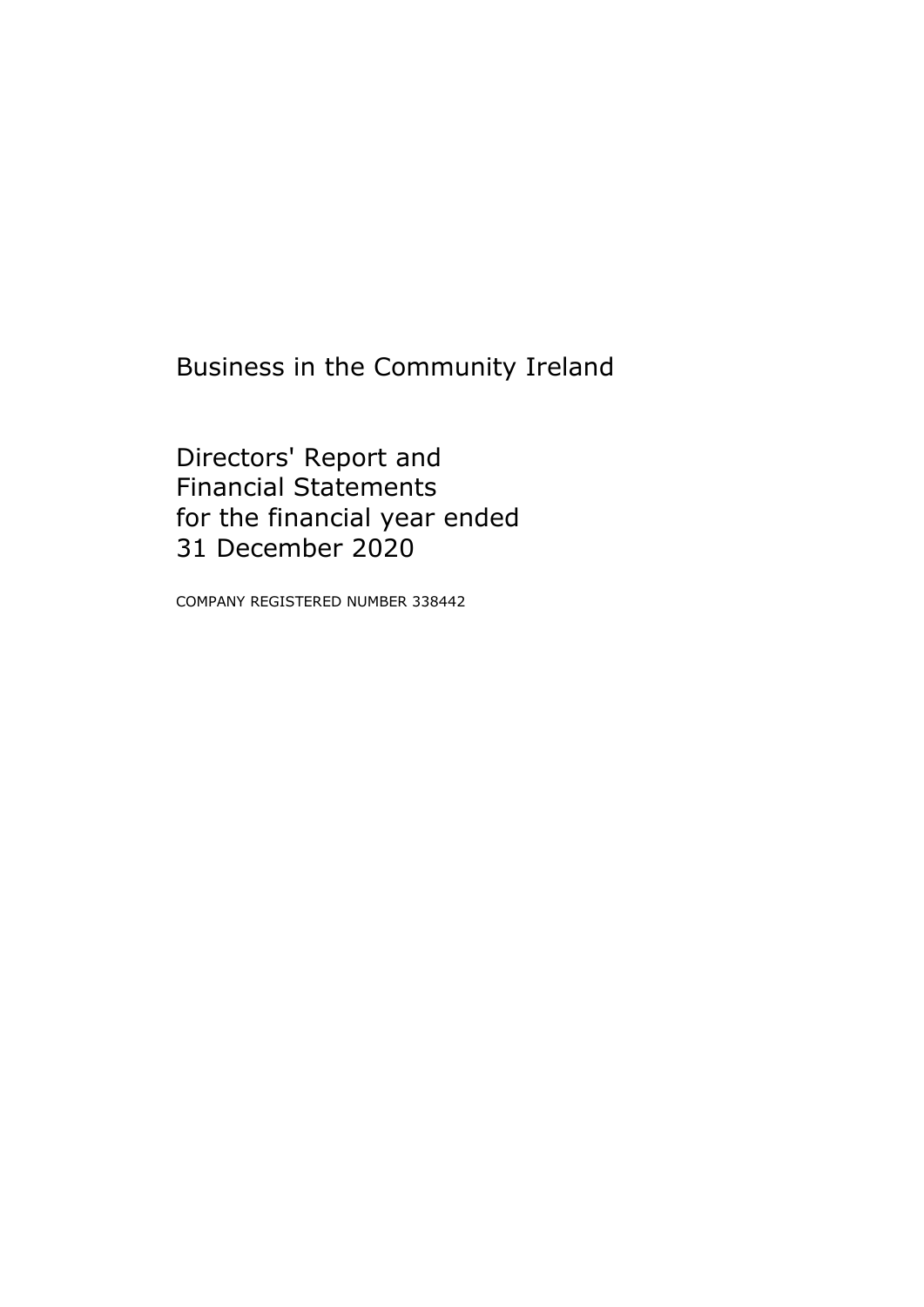## **DIRECTORS' REPORT AND FINANCIAL STATEMENTS FOR THE FINANCIAL YEAR ENDED 31 DECEMBER 2020**

# **CONTENTS**

|                                       | <b>PAGE</b> |
|---------------------------------------|-------------|
| DIRECTORS AND OTHER INFORMATION       | 2           |
| DIRECTORS' REPORT                     | $3 - 8$     |
| DIRECTORS' RESPONSIBILITIES STATEMENT | 9           |
| <b>INDEPENDENT AUDITOR'S REPORT</b>   | $10 - 12$   |
| STATEMENT OF FINANCIAL ACTIVITIES     | 13          |
| <b>BALANCE SHEET</b>                  | 14          |
| NOTES TO THE FINANCIAL STATEMENTS     | $15 - 26$   |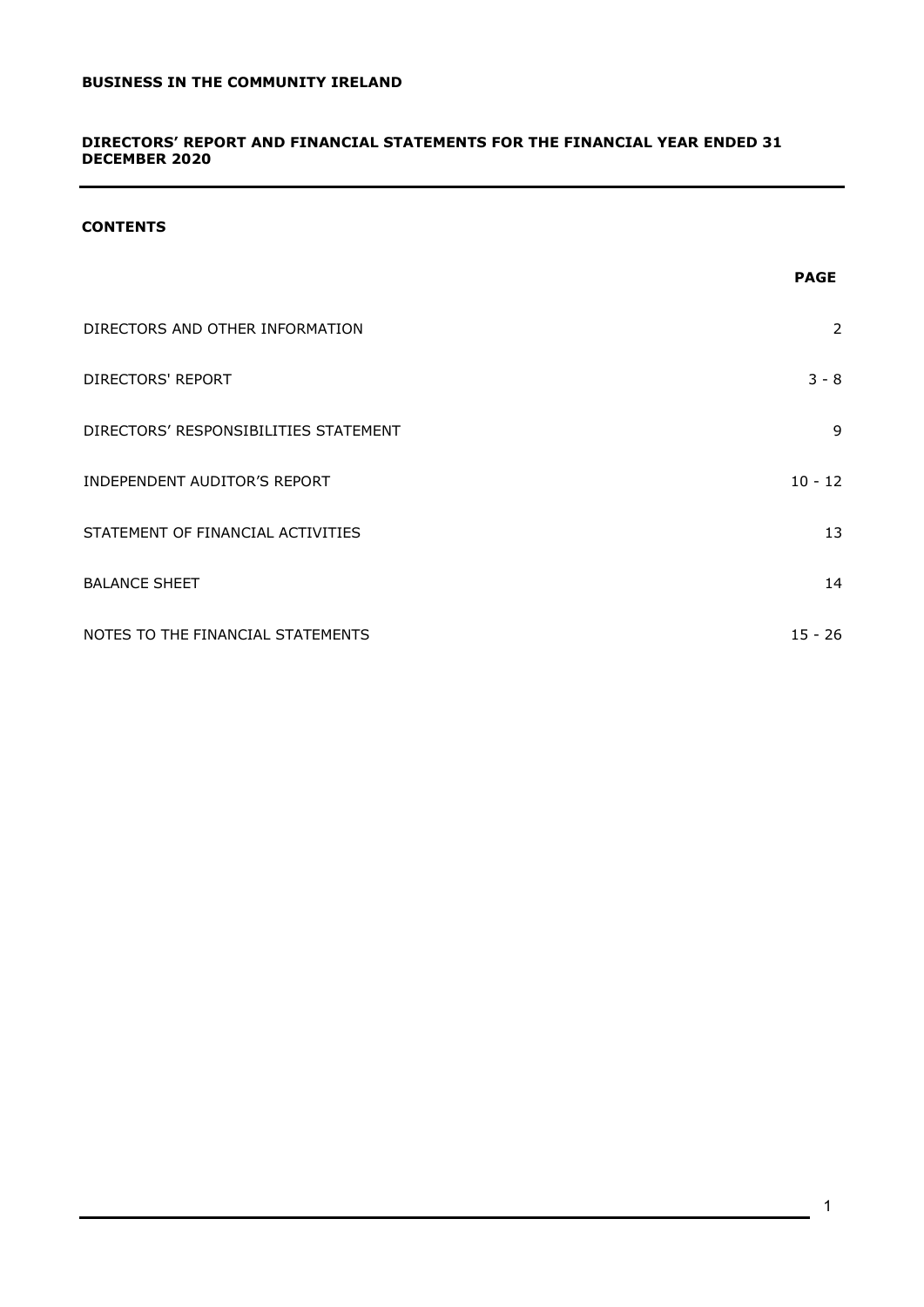# **DIRECTORS' REPORT (CONTINUED)**

## <span id="page-2-0"></span>**DIRECTORS AND OTHER INFORMATION**

| <b>BOARD OF DIRECTORS</b>              | Ronan Murphy (Chairperson)<br>Leisha Daly<br>Richard George<br>Tony Hanway<br>Chris Martin<br>Siobhán Masterson<br>Dave Murphy<br>George O'Connor<br>John Reynolds<br><b>Margot Slattery</b><br>Mark Foley (Appointed 25 <sup>th</sup> September 2020) |
|----------------------------------------|--------------------------------------------------------------------------------------------------------------------------------------------------------------------------------------------------------------------------------------------------------|
| <b>CHIEF EXECUTIVE OFFICER</b>         | Tomás Sercovich                                                                                                                                                                                                                                        |
| <b>SECRETARY AND REGISTERED OFFICE</b> | Caitríona MacAonghusa                                                                                                                                                                                                                                  |
|                                        | 29 Earlsfort Terrace<br>Dublin 2                                                                                                                                                                                                                       |
| <b>PRINCIPAL OFFICE</b>                | 3rd Floor Phibsborough Tower<br>Phibsborough Road, Dublin 7<br><b>D07 XH2D</b>                                                                                                                                                                         |
| <b>CHARITY REGISTERED NUMBER</b>       | CHY 13968                                                                                                                                                                                                                                              |
| <b>COMPANY REGISTERED NUMBER</b>       | 338442                                                                                                                                                                                                                                                 |
| <b>CHARITIES REGULATOR NUMBER</b>      | 20044893                                                                                                                                                                                                                                               |
| <b>INDEPENDENT AUDITORS</b>            | Deloitte Ireland LLP<br>Chartered Accountants and Statutory Audit Firm<br>Deloitte & Touche House<br><b>Earlsfort Terrace</b><br>Dublin 2                                                                                                              |
| <b>SOLICITORS</b>                      | A&L Goodbody<br><b>IFSC</b><br>North Wall Quay<br>Dublin 1                                                                                                                                                                                             |
|                                        | McCann Fitzgerald<br>Riverside One<br>Sir John Rogerson's Quay<br>Dublin 2                                                                                                                                                                             |
| <b>BANKERS</b>                         | Bank of Ireland<br>Lower Baggot Street<br>Dublin 2                                                                                                                                                                                                     |
|                                        | Allied Irish Banks plc<br><b>Bankcentre</b><br>Ballsbridge<br>Dublin 4                                                                                                                                                                                 |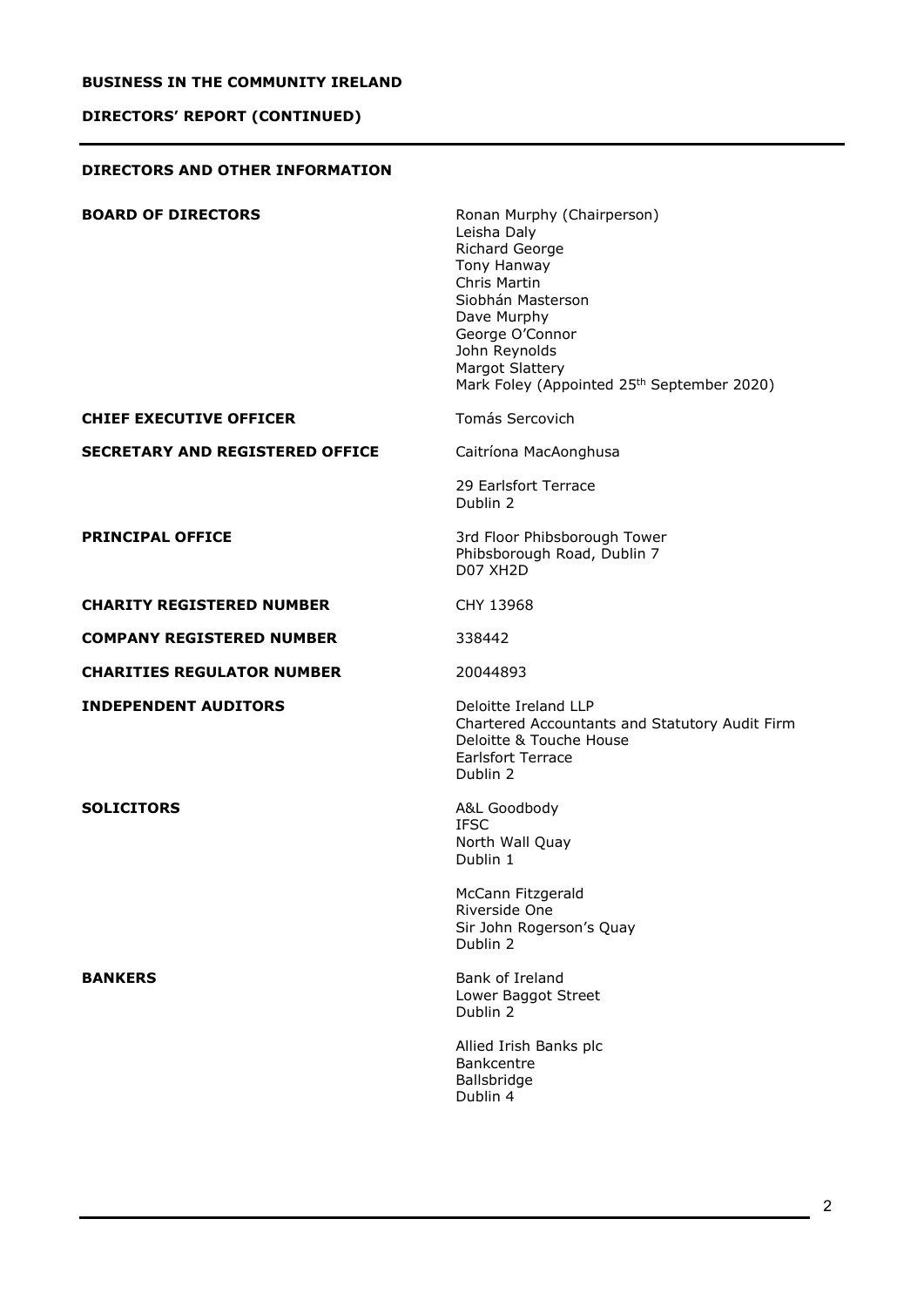## **DIRECTORS' REPORT (CONTINUED)**

## **DIRECTORS' REPORT**

## **STRUCTURE, GOVERNANCE AND MANAGEMENT**

Business in the Community Ireland (BITCI) is a company limited by guarantee, not having share capital, governed by its Constitution dated 11 October 2016. The company is registered as a charity with the Revenue Commissioners and Charity Regulator. There are currently 8 company members (8 in 2019), each of whom has agreed to contribute €1.27 in the event of the charity winding up. The board of Business in the Community Ireland complies with the Governance Code for Community, Voluntary and Charitable Organisations in Ireland. This was based on an assessment of the organisational practice against the recommended actions for each principle and any identified issues addressed. Review of the Governance Code is currently underway to comply with the 6 principles of the Charities Governance Code as laid out by the Charity Regulator in Ireland. Business in the Community Ireland will be complying with the Governance Code at the next Annual Return Date.

The five principles of the Governance Code are:

- 1. Leading our Organisation
- 2. Exercising Control over our Organisation
- 3. Being Transparent and Accountable
- 4. Working Effectively
- 5. Behaving with Integrity

The company is a wholly controlled subsidiary of the Foundation for Investing in Communities, itself a registered charity, by virtue of the Foundation for Investing in Communities being the ultimate controlling party of the charity with 100% holding. The Community Foundation for Ireland is a fellow 100% wholly controlled subsidiary of the Foundation for Investing in Communities and is also a registered charity, operating from the same premises in Phibsborough, and also a related party of Business in the Community Ireland.

# **OBJECTIVES AND ACTIVITIES**

Founded in 2000, Business in the Community Ireland is a movement for sustainable change in business. Our purpose is to inspire and enable businesses to bring about a sustainable, low carbon economy and a more inclusive society where everyone thrives.

The objectives of Business in the Community Ireland are:

- 1. Assist companies to engage in corporate responsibility and sustainability;
- 2. Help organisations to measure, report and communicate on corporate responsibility and sustainability;
- 3. Run The Business Working Responsibly Mark, its NSAI (National Standards Authority of Ireland) audited standard based on ISO 26000; and
- 4. Operate innovative social inclusion programmes.

The strategies employed by Business in the Community Ireland to achieve the objectives are:

- Offer specialist advice and guidance to companies on corporate responsibility and sustainability;
- Provide networking opportunities for companies to share and learn best practice;
- Leverage our CEO-led platform, "The Leaders' Group on Sustainability", to drive collective action;
- Operate The Business Working Responsibly Mark and offer tools to reach that standard;
- Encourage and inspire companies to embed best practice across all of their activities;
- Engage companies in our social inclusion programmes targeting education and employment; and
- Engage members and other stakeholders, such as the government, on sustainability issues.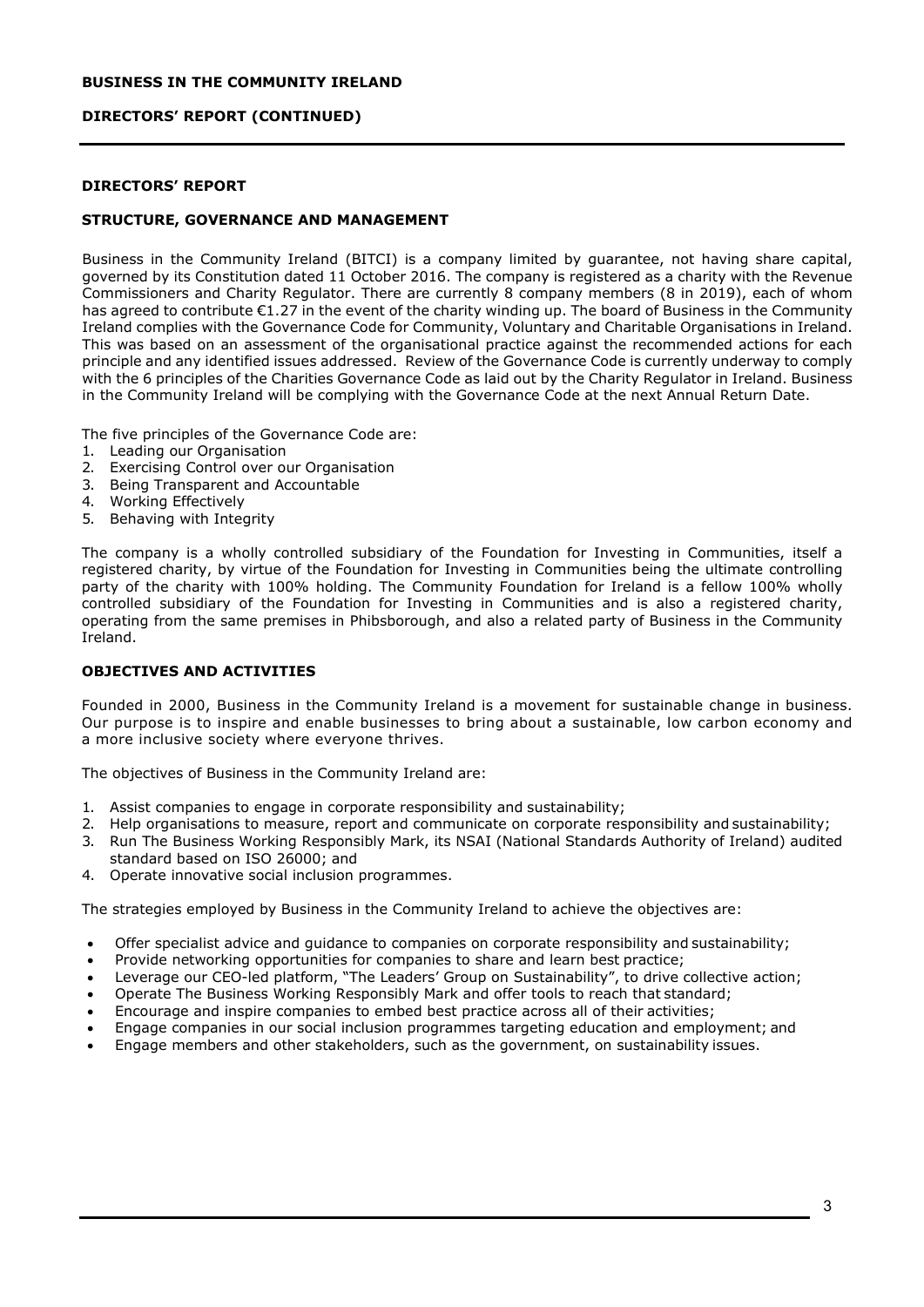## **DIRECTORS' REPORT (CONTINUED)**

## **STRUCTURE, GOVERNANCE AND MANAGEMENT (CONTINUED)**

#### **DIRECTORS**

The Foundation for Investing in Communities shall nominate the directors. Initial appointment is for a threeyear term, as recommended by the Chair for approval. A director can be reappointed for a second three-year term as per the Chairs' recommendation to the board. A director may be re-appointed for a third three-year term, if it is agreed by all of the directors. In exceptional circumstances, agreed by all of the directors, a director may remain on the Board having completed three, three-year terms for an additional maximum one year term.

When considering co-opting directors, the board has regard to the requirement for any specialist skills needed as well as a broad diversity of thought and backgrounds.

## **DIRECTORS' INDUCTION AND TRAINING**

New directors undergo an orientation day to brief them on their legal obligations under charity and company law, the content of the Constitution, the committee and decision-making processes, the business plan and recent financial performance of the charity. During the induction day they meet key employees and other directors.

The directors and secretary, who served at any time during 2020 except as noted, were as follows:

#### **Secretary**

Caitríona MacAonghusa

#### **Directors:**

Ronan Murphy (Chairperson) Leisha Daly Richard George Tony Hanway Bernadette Lavery (Resigned 23 February 2021) Chris Martin Siobhán Masterson Dave Murphy George O'Connor John Reynolds Margot Slattery Mark Foley (Appointed 25<sup>th</sup> September 2020)

## **ORGANISATION**

The board of directors, which must have a minimum of 4 directors, oversee the operation of the company. The board meets at least 4 times per annum. There were 7 meetings in 2020 (2019: 5) at which there was an average of 90% attendance (2019: 82%). Business in the Community Ireland shows the cumulative attendance figure by directors rather than individual directors as the organisation believes this impinges on the privacy of individual volunteer directors, without providing significantly enhanced information. There are no emoluments, including travel expenses, paid to directors.

There is a Finance, Audit, Investment and Governance committee which meets in addition to the Board. The committee met 8 times in 2020 (2019: 4) with 98% attendance (2019: 80%). The committee has the absolute discretion and authority to consider any financial, investment, audit and governance activity and any other activity at the request of the Board. In September 2020, a Nominations Committee was set-up, who met 4 times and that it has been tasked with supporting the Board in defining a Director recruitment process and carrying out a skills and diversity assessment exercise for future Board appointments.

A Chief Executive is appointed by the directors to manage the day-to-day operations of the company. To facilitate effective operations, the Chief Executive has delegated authority, within terms of delegation approved by the directors, for operational matters.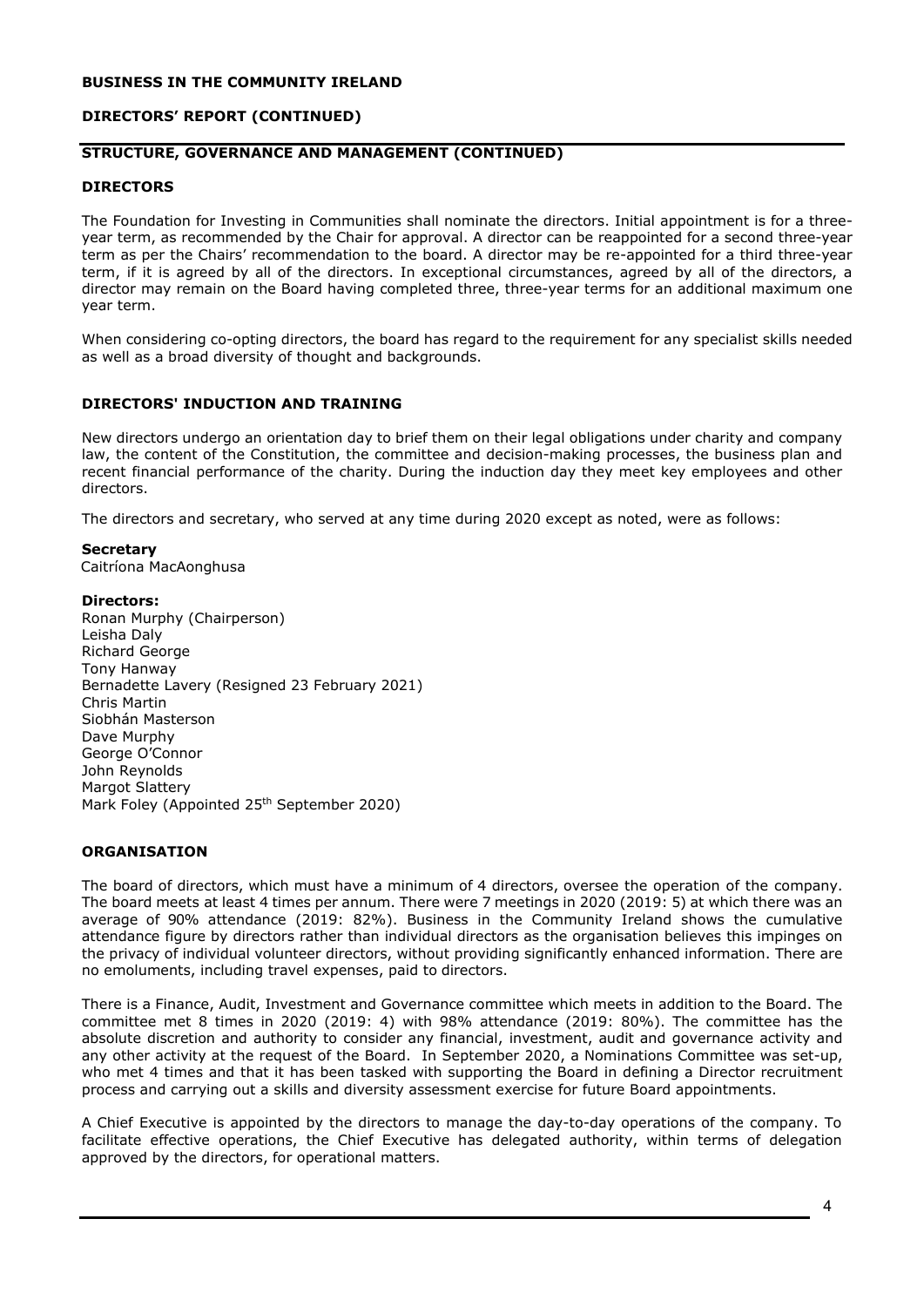# **DIRECTORS' REPORT (CONTINUED)**

## **FINANCIAL REVIEW**

The net movement of funds in 2020 shows a deficit of €254,167, (2019: surplus €237,724). This deficit arises due to timing differences between the recognition of programme income and associated programme costs. The Charities SORP provides that income should be recognised when an entity becomes entitled to that income, it is probable that the income will flow to the entity and when it can be measured reliably.

In relation to the EPIC Programme, 90% of a 4 year funding was received over the first three years of the programme contributing to a surplus in prior years. Programme costs continued to be incurred and recognised over the four-year period of the programme giving rise to a deficit in the current year. The remaining 10% of the funding is to be drawdown on completion of the programme as per the funding agreement.

The board is satisfied that this deficit is derived from timing differences and that does not adversely impact the organisation's financial health.

#### **Plans for future years**

Embedding the membership and its engagement will continue during 2020 and 2021. The critical focus areas will be defining and mobilising members within the Leader stream, together with ensuring that the activities remain relevant to member needs. We will issue version four of the Business Working Responsibly Mark. In addition, we will look at our regional approach ensuring that our national presence is built on.

## **GOING CONCERN**

The company's forecasts and projections, taking account of reasonable possible changes in performance, results for the year and approved budgets for a period not less than twelve months from the date of signing the financial statements, show that the company will be able to operate within the level of its current cash resources. The directors have a reasonable expectation that the company has adequate resources to continue in operational existence for the foreseeable future. They continue to adopt the going concern basis of accounting in preparing the annual financial statements. The COVID–19 pandemic has had no impact on the directors' assessment of the going concern of the company.

## **RISK MANAGEMENT**

The directors developed a risk management strategy which comprises:

- Risk Register, to assess the likelihood and potential impact of those risks and to identify the principal risks;
- Annual review of the risks the charity may face;
- Establishment of systems and procedures to mitigate those risks identified in the review; and
- Implementation of procedures designed to minimise any potential impact on the charity should those risks materialise.

## **FINANCIAL RISK MANAGEMENT**

#### *Currency risk:*

Much of the company's costs are denominated in euro and most income is received in euro with a small amount received in foreign currencies. Fluctuations in the value of the euro could have an adverse effect on the company's ability to deliver its planned programme of work. These currency risks are monitored on an ongoing basis.

#### *Cash flow risk:*

Business in the Community hold a number of bank accounts deposited in a number of different financial institutions ensuring the security of our funds and also endeavouring to maximise the return available. The company's activities expose it primarily to the financial risks of changes in interest rates. Interest bearing assets are held at fixed rates to ensure certainty of cash flows.

#### *Credit risk:*

The company's principal financial assets are bank balances and cash. The credit risk on cash at bank is limited because the counterparties are banks with high credit-ratings assigned by international credit-rating agencies. The organisation has no significant concentration of credit risk, with exposure spread over a number of counterparties and customers.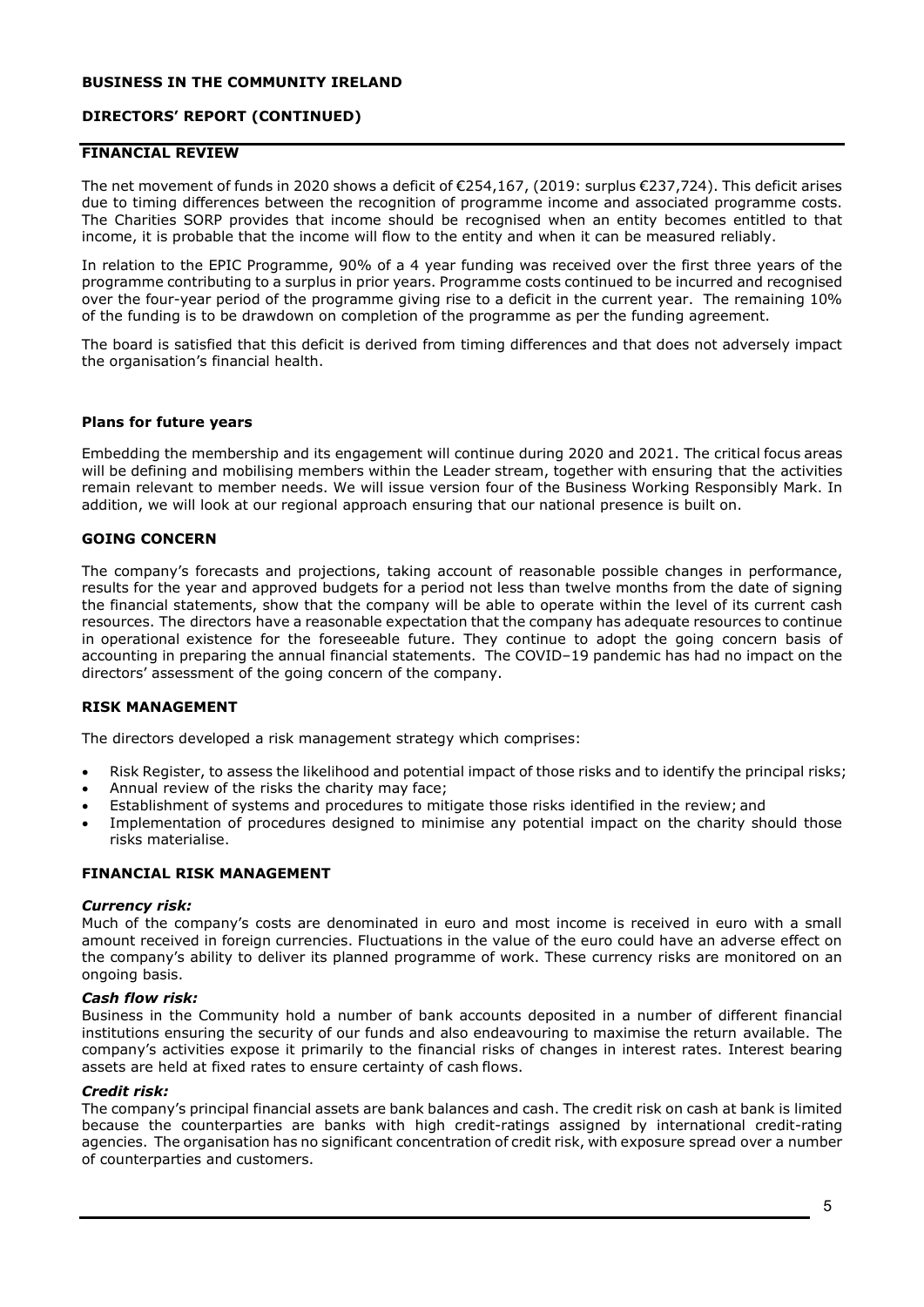# **DIRECTORS' REPORT (CONTINUED)**

# **ACHIEVEMENTS AND PERFORMANCE**

During 2020, Business in the Community Ireland had the following impacts:

## **Membership Services**

- Having started the year with 96 members, we ended 2020 with 101 members (net growth of 5).
- The annual retention rate was 95%.
- We achieved a Net Promoter Score of 69 with our members.
- We worked with members across our three services areas, delivering projects on integrating sustainability strategy (with 70% of members), social inclusion & impact (with 80% of members), and low carbon (55% of our members).
- We hosted over 30 virtual events for our members, discussing issues such as circular economy, virtual volunteering, biodiversity, measuring sustainability, apprenticeships, communications.
- By year end, there were 40 companies certified to the Business Working Responsibly Mark, and we had trialled a new process within the standard.
- Our Leaders' Group on Sustainability increased to 30 members, and we hosted three CEO Roundtables, four coordinator briefings and operated three advisory sub-groups to support programme delivery.
- We published our second Low Carbon Report in partnership with PwC in June, with 58 companies participating in our Low Carbon Pledge.
- Building on our Inclusive Employer Blueprint, we designed a new strategic proposal to support our social inclusion work and this proposal was approved by the Leaders' Group and entered design phase.
- We maintained active relationships with key stakeholders such as NSAI, CSR Europe, World Business Council for Sustainable Development and various government departments.

## **Business Action on Education**

- At the start of 2020, 57 businesses were delivering Time to Read or Time to Count programmes to 57 primary schools nationwide. However, by the end of the year due to the impact of Covid the number had fallen to 46 partnerships.
- The Time to Count external evaluation being conducted by DCU continued up until the school closures in March. It will recommence in Autumn 2021.
- 90% business retention was achieved in post primary programmes (down from 92% in 2019) which was a very strong outcome given the impact of the pandemic on the business sector.
- 14 new businesses joined in 2020, 406 partnerships between companies and post primary schools have been established since inception in 2001. The organisation celebrated the 400th partnership milestone.
- We moved the Skills @ Work Programme from third year to second year students, following a successful pilot and the strong evidence from research bodies like ESRI, OECD and the Educational Research Centre in Drumcondra that insight to the world of work needs to be brought to a younger audience and we held webinars to communicate the rationale to school leaders and business leaders.
- 3,652 students took part in the Skills @ Work programme
- Basis.point have continued their generous funding to expand the Student Mentoring programme and it is currently being delivered to 21 schools.
- 1,219 (1,131 in 2019) principals and deputy principals have participated to date in the Management Excellence for Principals & Deputy Principals programmes.
- 17 Management Excellence for Teachers sessions took place which completed the 2019/20 programme plan. This area of work is funded by the Teacher Education Section of the Department of Education & Skills programme and the funding had been received in 2019. No monies were received in 2020.

# **Business Action on Education Funders**

- €247,299 (2019: €207,299) was received from Tusla (restricted funding) for our post primary student programmes. This was an increase of 19%.
- €20,000 (2019: €20,000) was provided from Cornmarket to sponsor the Management Excellence for Principals programme.
- €20,000 (2019: €25,000) was received from the Department of Education & Skills from Dormant Account Funding for Time to Count expansion as year 2 of a two-year funding totally €50,000.
- €24,000 (2019: €4,500) was received from Basis.point (restricted funding) to fund the expansion of the Student Mentoring Programme as year 1 of a new 2-year agreement.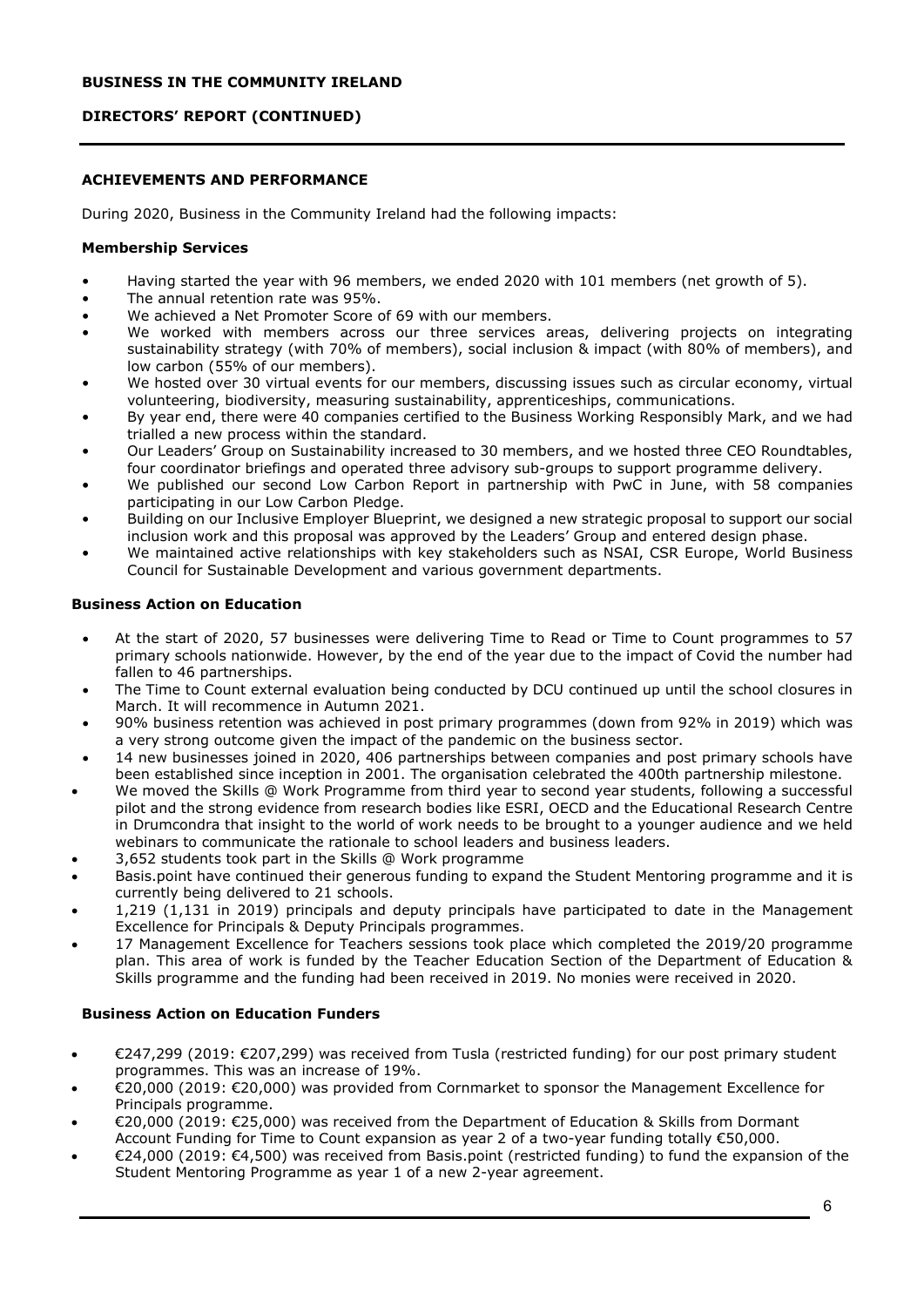# **DIRECTORS' REPORT (CONTINUED)**

# **ACHIEVEMENTS AND PERFORMANCE (CONTINUED)**

## **Business Action on Employment**

The main initiatives under this programme are:

- Employment of People from Immigrant Communities (**EPIC**) works with migrants to equip them to gain and sustain employment or training;
- **Ready for Work** is an EmployAbility service that support jobseekers with a health issue or disability to gain and sustain employment;
- Refugee Integration, Skills and Employability (**RISE**) works with recently arrived refugees mainly from Syria and asylum seekers with the right to work (ended May 2020);
- **Women@Work** supports women who are distanced from the workplace (i.e., not in work, training or on a jobseeker payment) to gain and sustain employment, training, or other positive progress towards employment;
- **SSE Works** is a supported employment programme for the long term unemployed by SSE Airtricity (on hold during 2020 due to Covid restrictions);
- **Get Ready** supports people living in homeless accommodation to increase their employability skills and understanding of the workplace (on hold during 2020 due to Covid restrictions).

#### During 2020:

- 256 (2019:325) clients engaged in availing of our services (capacity reduced in 2020 due to Covid-19 restrictions);
- 98 (2019:199) clients entered employment;
- 61 (2019:59) people undertook training, volunteering, or work placements (excluding Ready for Work placements);
- 29 (2019:32) nationalities engaged through the EPIC programme;
- 20 (2019:24) member companies worked with the programmes and a further 20 (2019:31) nonmember companies were engaged.

## **Business Action on Employment Funders**

The core Employment Programmes are mainly funded by government.

- Four years funding for the EPIC programme under the European Social Fund Programme for Employment, Inclusion and Learning, managed by The Department of Justice was achieved starting 1 April 2017. Funding management moved in 2020 to the Department of Children, Equality, Disability, Integration and Youth. Current funding ends in June 2021.
- Partial funding for the RISE programme for 3 years starting 1 June 2017 under the National Fund to promote the Integration of Migrants, also managed by the Department of Justice was also achieved. Funding ended May 2020.
- The Ready for Work Programme received continued funding from The Department of Employment Affairs and Social Protection.
- The Women@Work programme receives funding under the European Social Fund Programme for Gender Equality for 3 years, starting December 2019. Funding management moved in 2020 to the Department of Children, Equality, Disability, Integration and Youth.
- Marks and Spencer Ireland continued its long-term commitment to contribute financially for work placement provision.

## **APPROVAL OF REDUCED DISCLOSURES**

The company, as a qualifying entity, has taken advantage of the disclosure exemptions in FRS 102 paragraph 1.12. Objections may be served on the company by The Foundation for Investing in Communities, as the parent of the entity.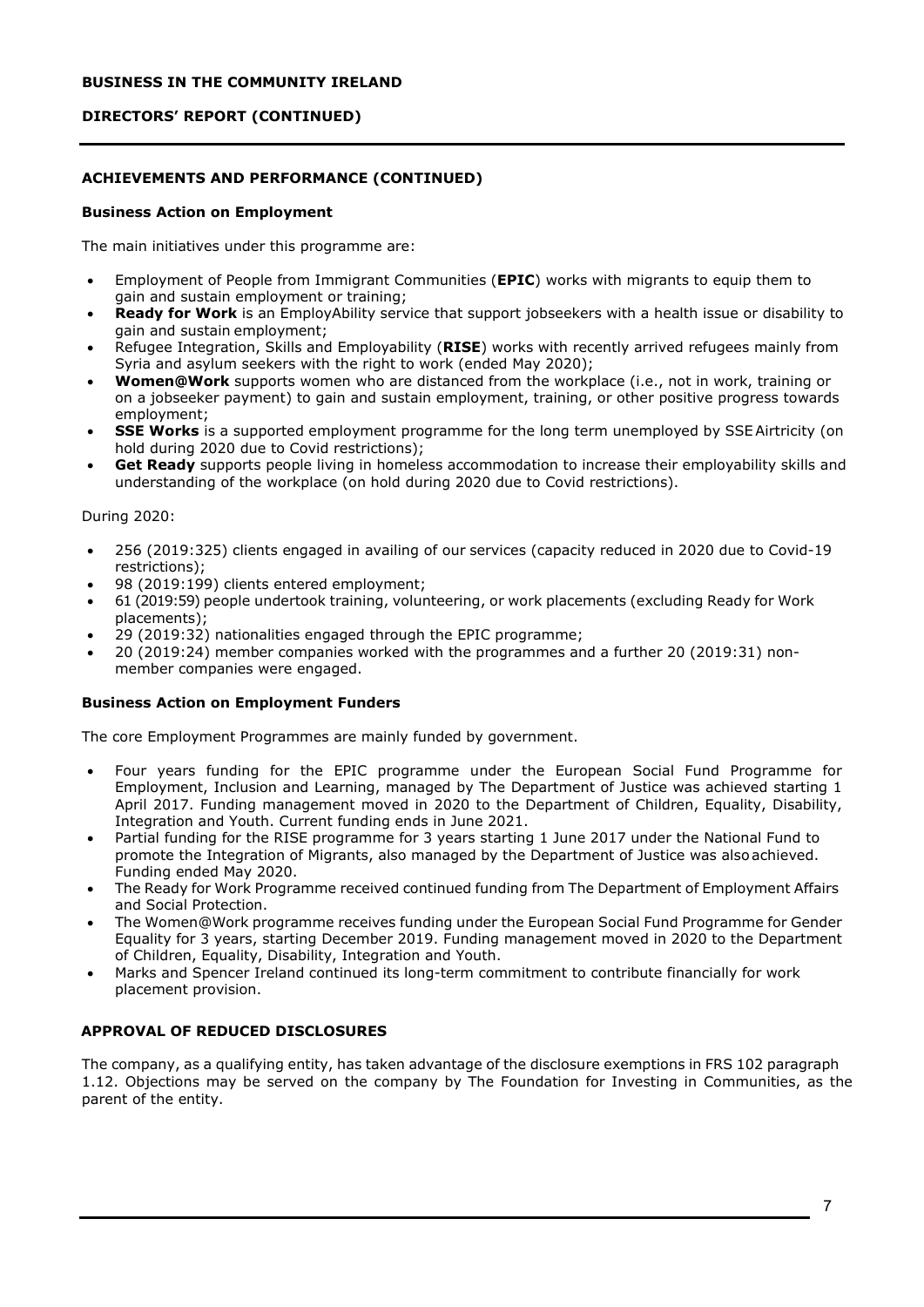## **DIRECTORS' REPORT (CONTINUED)**

# **POST BALANCE SHEET EVENT**

There have been no events subsequent to the year-end that require any adjustment to, or additional disclosure in the 2020 financial statements.

#### **ACCOUNTING RECORDS**

The measures that the directors have taken to secure compliance with the requirements of sections 281 to 285 of the Companies Act 2014 with regard to the keeping of accounting records, the employment of appropriately qualified accounting personnel and the maintenance of computerised accounting systems.

The company's accounting records are maintained at the company's business office at 3rd Floor, Phibsborough Tower, Phibsborough Road, Dublin 7, D07 XH2D.

## **STATEMENT OF DISCLOSURE OF INFORMATION TO AUDITORS**

Each of the persons who is a Director at the date of approval of this report confirms that:

- (i) So far as the Director is aware, there is no relevant audit information of which the company's auditors are unaware; and
- (ii) The Director has taken all the steps that he/she ought to have taken as a Director in order to make himself/herself aware of any relevant audit information and to establish that the company's auditors are aware of that information.

This confirmation is given and should be interpreted in accordance with the provisions of Section 330 of the Companies Act 2014.

## **AUDITORS**

The auditors, Deloitte Ireland LLP, Chartered Accountants and Statutory Audit Firm, continue in office in accordance with Section 383(2) of the Companies Act, 2014.

Signed on behalf of the Board;

Rosins ) Muy y

John Reynolds.

 $\overline{\phantom{a}}$  , and the set of the set of the set of the set of the set of the set of the set of the set of the set of the set of the set of the set of the set of the set of the set of the set of the set of the set of the s **Ronan Murphy The Community Community Ronan Murphy Community Community Director** Director Director

Date: 9th August 2021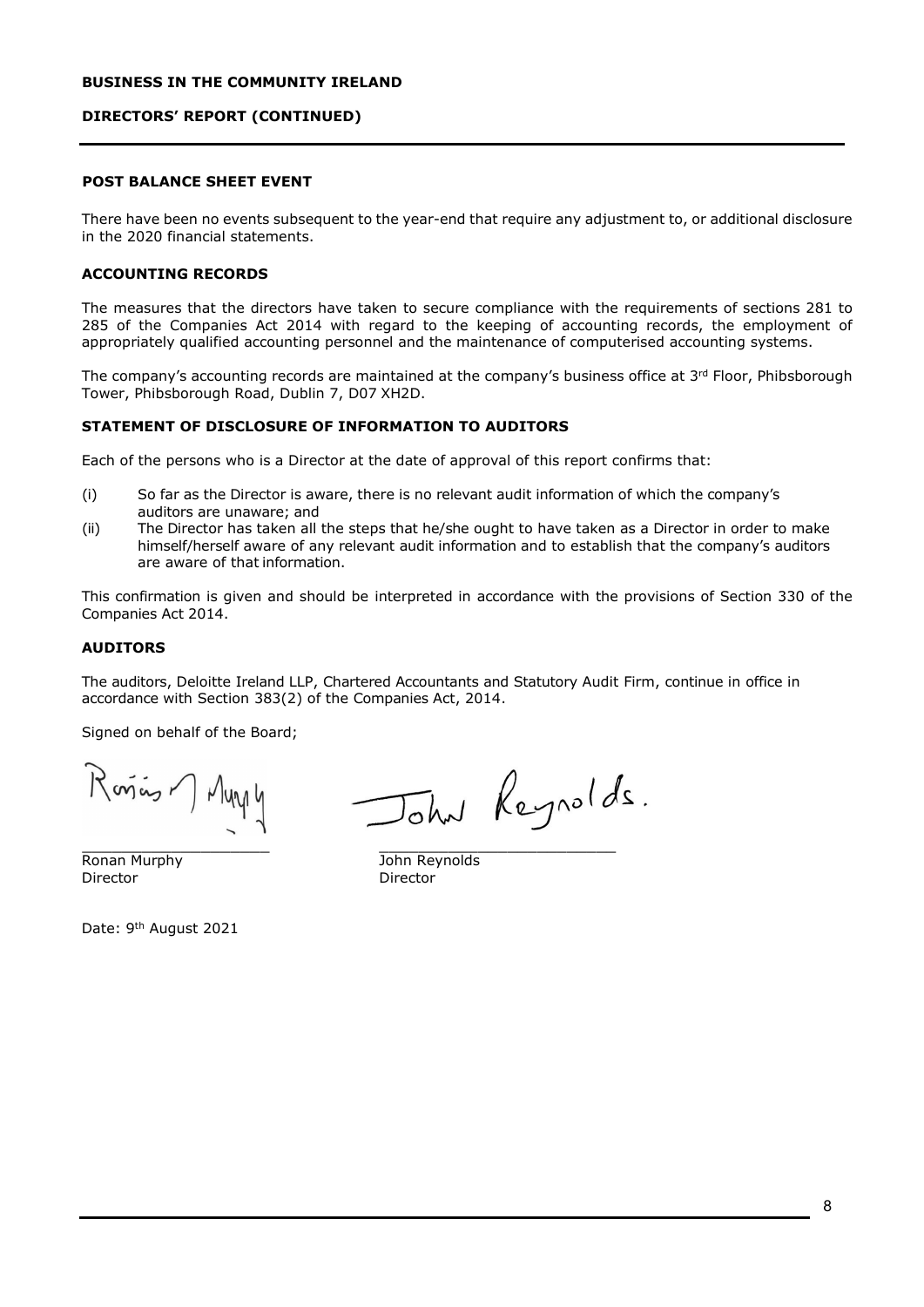#### <span id="page-9-0"></span>**DIRECTORS' RESPONSIBILITIES STATEMENT**

The directors are responsible for preparing the directors' report and the financial statements in accordance with the Companies Act 2014.

Irish company law requires the directors to prepare financial statements for each financial year. Under the law, the directors have elected to prepare the financial statements in accordance with FRS 102 *The Financial Reporting Standard applicable in the UK and Republic of Ireland issued by the Financial Reporting Council*  ("relevant financial reporting framework") and with the Accounting and Reporting by Charities Statement of Recommended Practice applicable to charities preparing their financial statements in accordance with FRS 102 ("the Charities SORP"). Under company law, the directors must not approve the financial statements unless they are satisfied that they give a true and fair view of the assets, liabilities and financial position of the company as at the financial year end date and of the surplus or deficit of the company for the financial year and otherwise comply with the Companies Act 2014.

In preparing these financial statements, the directors are required to:

- Select suitable accounting policies for the company financial statements and then apply them consistently;
- Make judgements and estimates that are reasonable and prudent;
- State whether the financial statements have been prepared in accordance with applicable accounting standards, identify those standards, and note the effect and the reasons for any material departure from those standards; and
- Prepare the financial statements on the going concern basis unless it is inappropriate to presume that the company will continue in business.

The directors are responsible for ensuring that the company keeps or causes to be kept adequate accounting records which correctly explain and record the transactions of the company, enable at any time the assets, liabilities, financial position and surplus or deficit of the company to be determined with reasonable accuracy, enable them to ensure that the financial statements and directors' report comply with the Companies Act 2014 and enable the financial statements to be audited. They are also responsible for safeguarding the assets of the company and hence for taking reasonable steps for the prevention and detection of fraud and other irregularities.

Legislation in Ireland governing the preparation and dissemination of financial statements may differ from legislation in other jurisdictions. The directors are responsible for the maintenance and integrity of the corporate and financial information included on the company's website.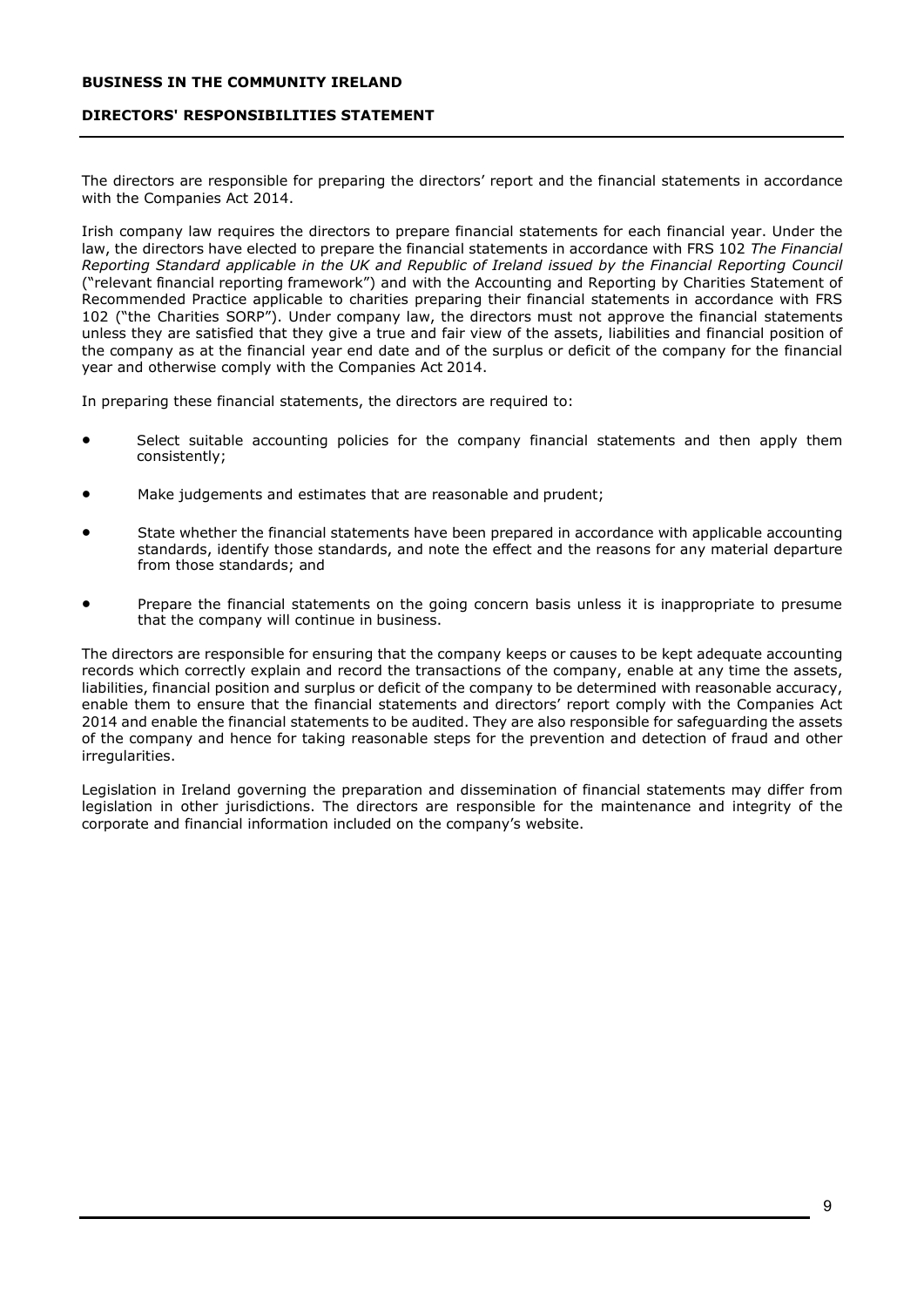

#### **Independent auditor's report to the members of Business in the Community Ireland**

#### **Report on the audit of the financial statements**

#### **Opinion on the financial statements of Business in the Community Ireland (the 'company')**

In our opinion the financial statements:

- give a true and fair view of the assets, liabilities and financial position of the company as at 31 December 2020 and of its outgoing resources and application of resources, including the income and expenditure account by the financial year then ended; and
- have been properly prepared in accordance with the relevant financial reporting framework and, in particular, with the requirements of the Companies Act 2014.

The financial statements we have audited comprise:

- Statement of Financial Activities (including Income and Expenditure account);
- Balance Sheet; and
- the related notes 1 to 19, including a summary of significant accounting policies as set out in note 1.

The relevant financial reporting framework that has been applied in their preparation is the Companies Act 2014 and FRS 102 "The Financial Reporting Standard applicable in the UK and Republic of Ireland" ("the relevant financial reporting framework").

#### **Basis for opinion**

We conducted our audit in accordance with International Standards on Auditing (Ireland) (ISAs (Ireland)) and applicable law. Our responsibilities under those standards are described below in the "*Auditor's responsibilities for the audit of the financial statements*" section of our report.

We are independent of the company in accordance with the ethical requirements that are relevant to our audit of the financial statements in Ireland, including the Ethical Standard issued by the Irish Auditing and Accounting Supervisory Authority, and we have fulfilled our other ethical responsibilities in accordance with these requirements. We believe that the audit evidence we have obtained is sufficient and appropriate to provide a basis for our opinion.

#### **Conclusions relating to going concern**

In auditing the financial statements, we have concluded that the directors' use of the going concern basis of accounting in the preparation of the financial statements is appropriate.

Based on the work we have performed, we have not identified any material uncertainties relating to events or conditions that, individually or collectively, may cast significant doubt on the company's ability to continue as a going concern for a period of at least twelve months from when the financial statements are authorised for issue.

Our responsibilities and the responsibilities of the directors with respect to going concern are described in the relevant sections of this report.

#### **Other information**

The other information comprises the information included in the Directors' Report and Financial Statements for the financial year ended 31 December 2020, other than the financial statements and our auditor's report thereon. The directors are responsible for the other information contained within the annual report. Our opinion on the financial statements does not cover the other information and, except to the extent otherwise explicitly stated in our report, we do not express any form of assurance conclusion thereon.

 *Continued on next page/*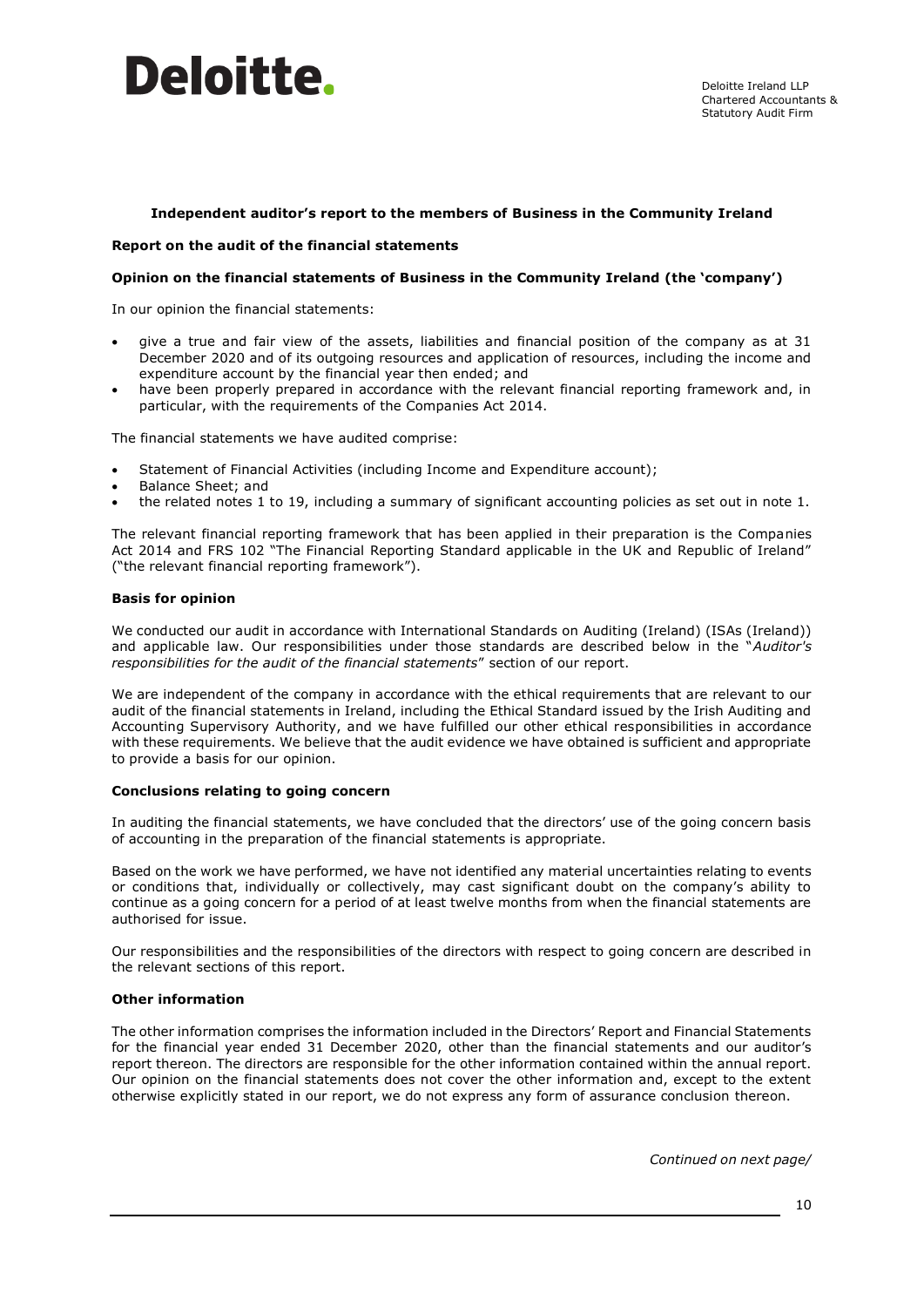# Deloitte.

*/Continued from previous page*

#### **Independent auditor's report to the members of Business in the Community Ireland**

#### **Other information (continued)**

Our responsibility is to read the other information and, in doing so, consider whether the other information is materially inconsistent with the financial statements or our knowledge obtained in the audit or otherwise appears to be materially misstated. If we identify such material inconsistencies or apparent material misstatements, we are required to determine whether there is a material misstatement in the financial statements or a material misstatement of the other information. If, based on the work we have performed, we conclude that there is a material misstatement of this other information, we are required to report that fact.

We have nothing to report in this regard.

#### **Responsibilities of directors**

As explained more fully in the Directors' Responsibilities Statement, the directors are responsible for the preparation of the financial statements and for being satisfied that they give a true and fair view and otherwise comply with the Companies Act 2014, and for such internal control as the directors determine is necessary to enable the preparation of financial statements that are free from material misstatement, whether due to fraud or error.

In preparing the financial statements, the directors are responsible for assessing the group and parent company's ability to continue as a going concern, disclosing, as applicable, matters related to going concern and using the going concern basis of accounting unless the directors either intend to liquidate the group and parent company or to cease operations, or have no realistic alternative but to do so.

#### **Auditor's responsibilities for the audit of the financial statements**

Our objectives are to obtain reasonable assurance about whether the financial statements as a whole are free from material misstatement, whether due to fraud or error, and to issue an auditor's report that includes our opinion. Reasonable assurance is a high level of assurance, but is not a guarantee that an audit conducted in accordance with ISAs (Ireland) will always detect a material misstatement when it exists. Misstatements can arise from fraud or error and are considered material if, individually or in the aggregate, they could reasonably be expected to influence the economic decisions of users taken on the basis of these financial statements.

As part of an audit in accordance with ISAs (Ireland), we exercise professional judgment and maintain professional scepticism throughout the audit. We also:

- Identify and assess the risks of material misstatement of the financial statements, whether due to fraud or error, design and perform audit procedures responsive to those risks, and obtain audit evidence that is sufficient and appropriate to provide a basis for our opinion. The risk of not detecting a material misstatement resulting from fraud is higher than for one resulting from error, as fraud may involve collusion, forgery, intentional omissions, misrepresentations, or the override of internal control.
- Obtain an understanding of internal control relevant to the audit in order to design audit procedures that are appropriate in the circumstances, but not for the purpose of expressing an opinion on the effectiveness of the company's internal control.
- Evaluate the appropriateness of accounting policies used and the reasonableness of accounting estimates and related disclosures made by the directors.
- Conclude on the appropriateness of the directors' use of the going concern basis of accounting and, based on the audit evidence obtained, whether a material uncertainty exists related to events or conditions that may cast significant doubt on the company's ability to continue as a going concern. If we conclude that a material uncertainty exists, we are required to draw attention in our auditor's report to the related disclosures in the financial statements or, if such disclosures are inadequate, to modify our opinion. Our conclusions are based on the audit evidence obtained up to the date of the auditor's report. However, future events or conditions may cause the entity (or where relevant, the group) to cease to continue as a going concern.

*Continued on next page/*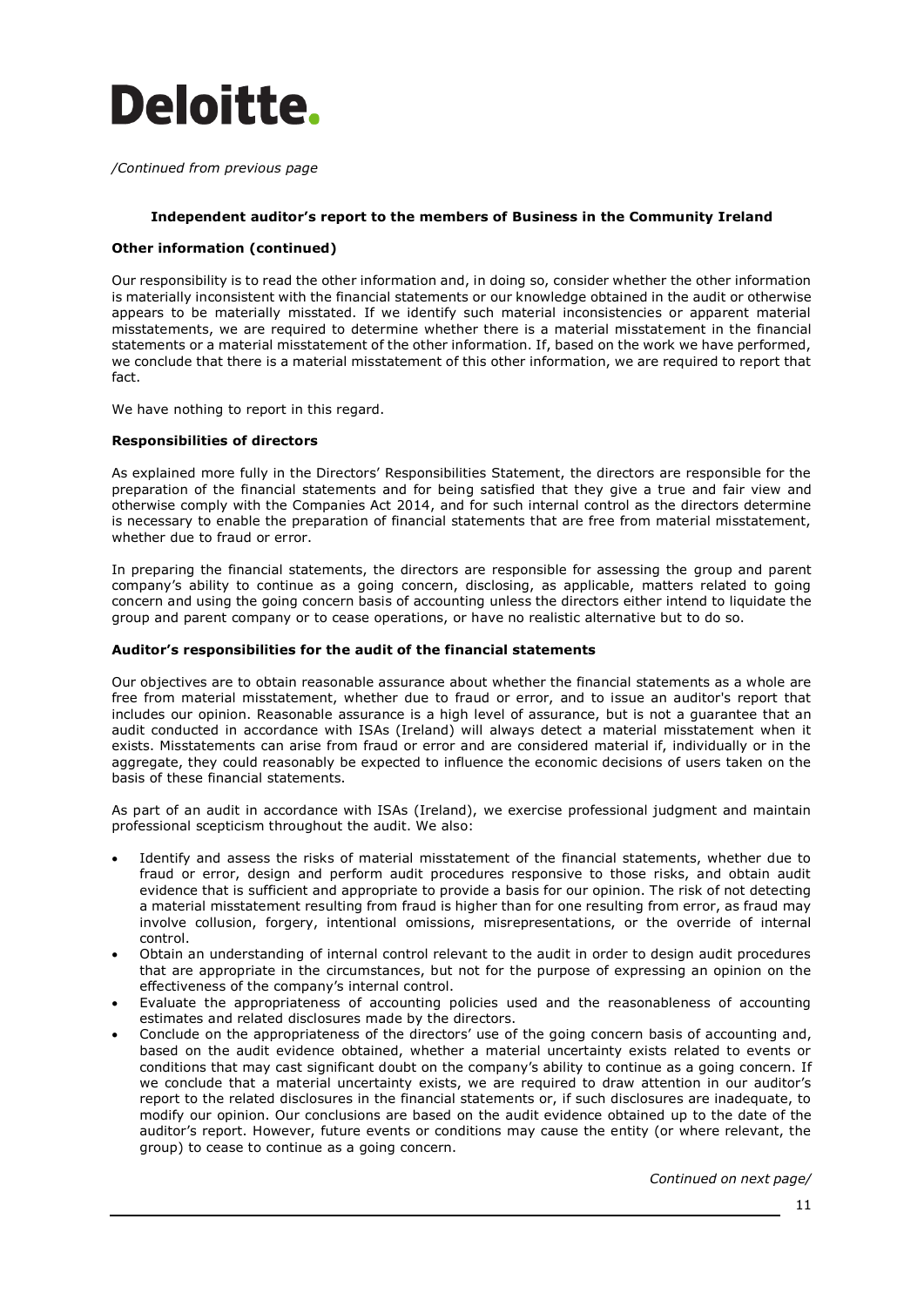

*/Continued from previous page*

#### **Independent auditor's report to the members of Business in the Community Ireland**

#### **Auditor's responsibilities for the audit of the financial statements (continued)**

• Evaluate the overall presentation, structure and content of the financial statements, including the disclosures, and whether the financial statements represent the underlying transactions and events in a manner that achieves fair presentation.

We communicate with those charged with governance regarding, among other matters, the planned scope and timing of the audit and significant audit findings, including any significant deficiencies in internal control that the auditor identifies during the audit.

#### **Report on other legal and regulatory requirements**

#### **Opinion on other matters prescribed by the Companies Act 2014**

Based solely on the work undertaken in the course of the audit, we report that:

- We have obtained all the information and explanations which we consider necessary for the purposes of our audit.
- In our opinion the accounting records of the company were sufficient to permit the financial statements to be readily and properly audited.
- The financial statements are in agreement with the accounting records.
- In our opinion the information given in the directors' report is consistent with the financial statements and the directors' report has been prepared in accordance with the Companies Act 2014.

#### **Matters on which we are required to report by exception**

Based on the knowledge and understanding of the company and its environment obtained in the course of the audit, we have not identified material misstatements in the directors' report.

We have nothing to report in respect of the provisions in the Companies Act 2014 which require us to report to you if, in our opinion, the disclosures of directors' remuneration and transactions specified by law are not made.

#### **Use of our report**

This report is made solely to the company's members, as a body, in accordance with Section 391 of the Companies Act 2014. Our audit work has been undertaken so that we might state to the company's members those matters we are required to state to them in an auditor's report and for no other purpose. To the fullest extent permitted by law, we do not accept or assume responsibility to anyone other than the company and the company's members as a body, for our audit work, for this report, or for the opinions we have formed.

Marguarita Martin For and on behalf of Deloitte Ireland LLP Chartered Accountants and Statutory Audit Firm Deloitte & Touche House, Earlsfort Terrace, Dublin 2

Date: 24 August 2021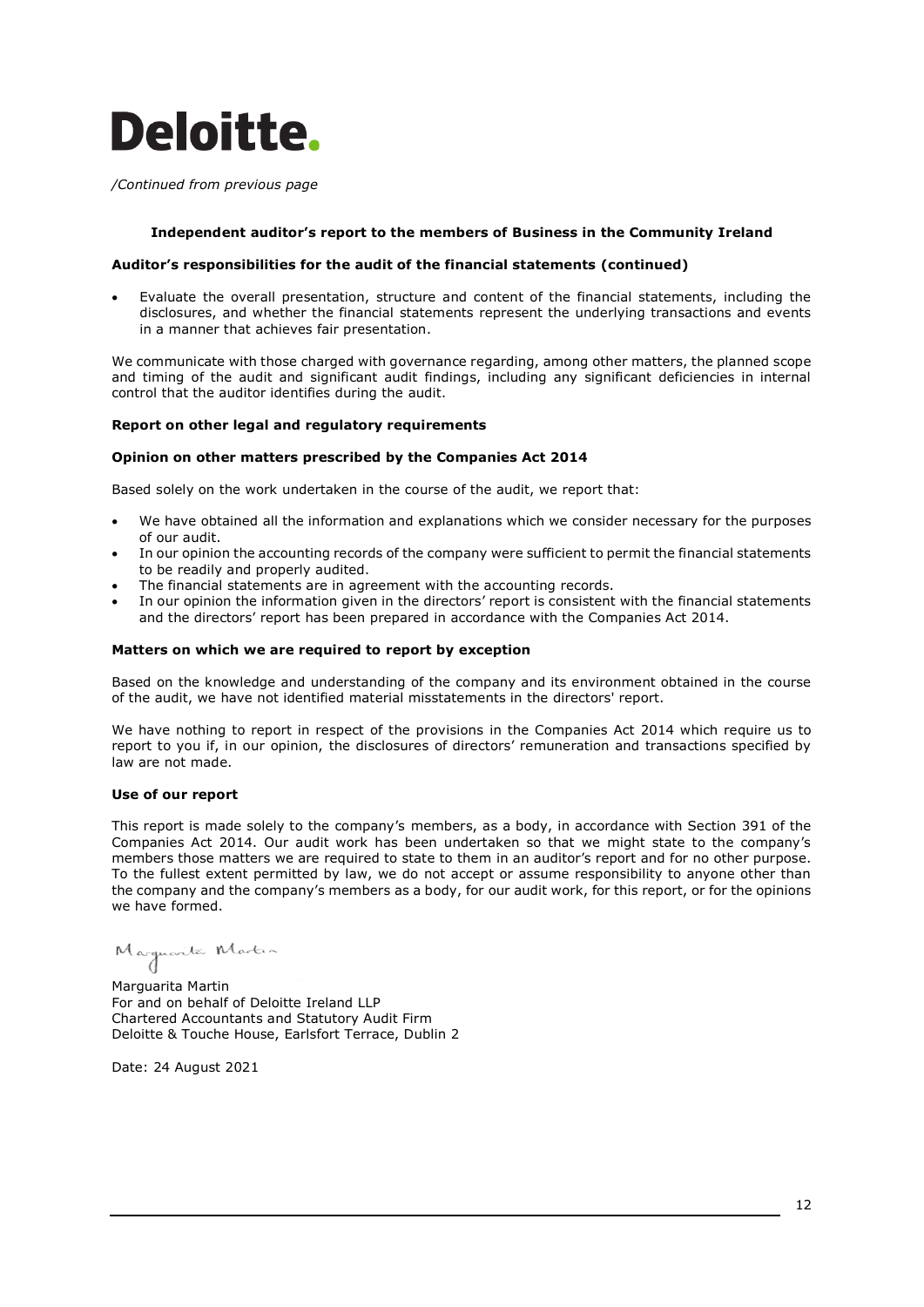## **STATEMENT OF FINANCIAL ACTIVITIES (Including Income & Expenditure Account) FOR THE FINANCIAL YEAR ENDED 31 DECEMBER 2020**

| <b>Notes</b>                          |    |                     |                   |                   |                   |              |              |              |                   |
|---------------------------------------|----|---------------------|-------------------|-------------------|-------------------|--------------|--------------|--------------|-------------------|
|                                       |    | <b>Unrestricted</b> | <b>Designated</b> | <b>Restricted</b> | <b>Total 2020</b> | Unrestricted | Designated   | Restricted   | <b>Total 2019</b> |
|                                       |    | <b>Funds</b>        | <b>Funds</b>      | <b>Funds</b>      |                   | <b>Funds</b> | <b>Funds</b> | <b>Funds</b> |                   |
| <b>Income from:</b>                   |    | €                   | €                 | €                 | €                 | €            | €            | €            | €                 |
| Donations and legacies                | 4  | 1,673,699           |                   | 982,631           | 2,656,330         | 1,424,586    |              | 1,543,693    | 2,968,279         |
| <b>Total</b>                          |    | 1,673,699           |                   | 982,631           | 2,656,330         | 1,424,586    |              | 1,543,693    | 2,968,279         |
| <b>Total Expenditure on:</b>          |    |                     |                   |                   |                   |              |              |              |                   |
| Raising funds                         | 5  | (250, 097)          |                   |                   | (250, 097)        | (224, 059)   |              |              | (224, 059)        |
| Charitable activities                 | 5  | (663, 190)          | (60, 445)         | (1,470,194)       | (2, 193, 829)     | (678, 507)   | (42,500)     | (1,405,080)  | (2, 126, 087)     |
| Other                                 | 5  | (466, 571)          |                   |                   | (466, 571)        | (380, 409)   |              |              | (380,409)         |
| Total                                 |    | (1,379,858)         | (60, 445)         | (1,470,194)       | (2,910,497)       | (1,282,975)  | (42,500)     | (1,405,080)  | (2,730,555)       |
| Taxation                              | 9  |                     |                   |                   |                   |              |              |              |                   |
| <b>Net (Deficit)/income</b>           |    | 293,841             | (60, 445)         | (487, 563)        | (254, 167)        | 141,611      | (42,500)     | 138,613      | 237,724           |
| <b>Net Transfer between</b><br>funds  | 15 | (49, 025)           | 8,525             | 40,500            |                   | (11, 855)    | 42,626       | (30, 771)    |                   |
| Net movement in funds                 |    | 244,816             | (51, 920)         | (447,063)         | (254, 167)        | 129,756      | 126          | 107,842      | 237,724           |
| <b>Total funds brought</b><br>forward | 15 | 1,233,279           | 564,912           | 1,294,757         | 3,092,948         | 1,103,523    | 564,786      | 1,186,915    | 2,855,224         |
| <b>Total funds carried</b><br>forward | 15 | 1,478,095           | 512,992           | 847,694           | 2,838,781         | 1,233,279    | 564,912      | 1,294,757    | 3,092,948         |

There are no other recognised gains or losses other than those included in the net income for the financial year. All income and expenditure derive from continuing activities.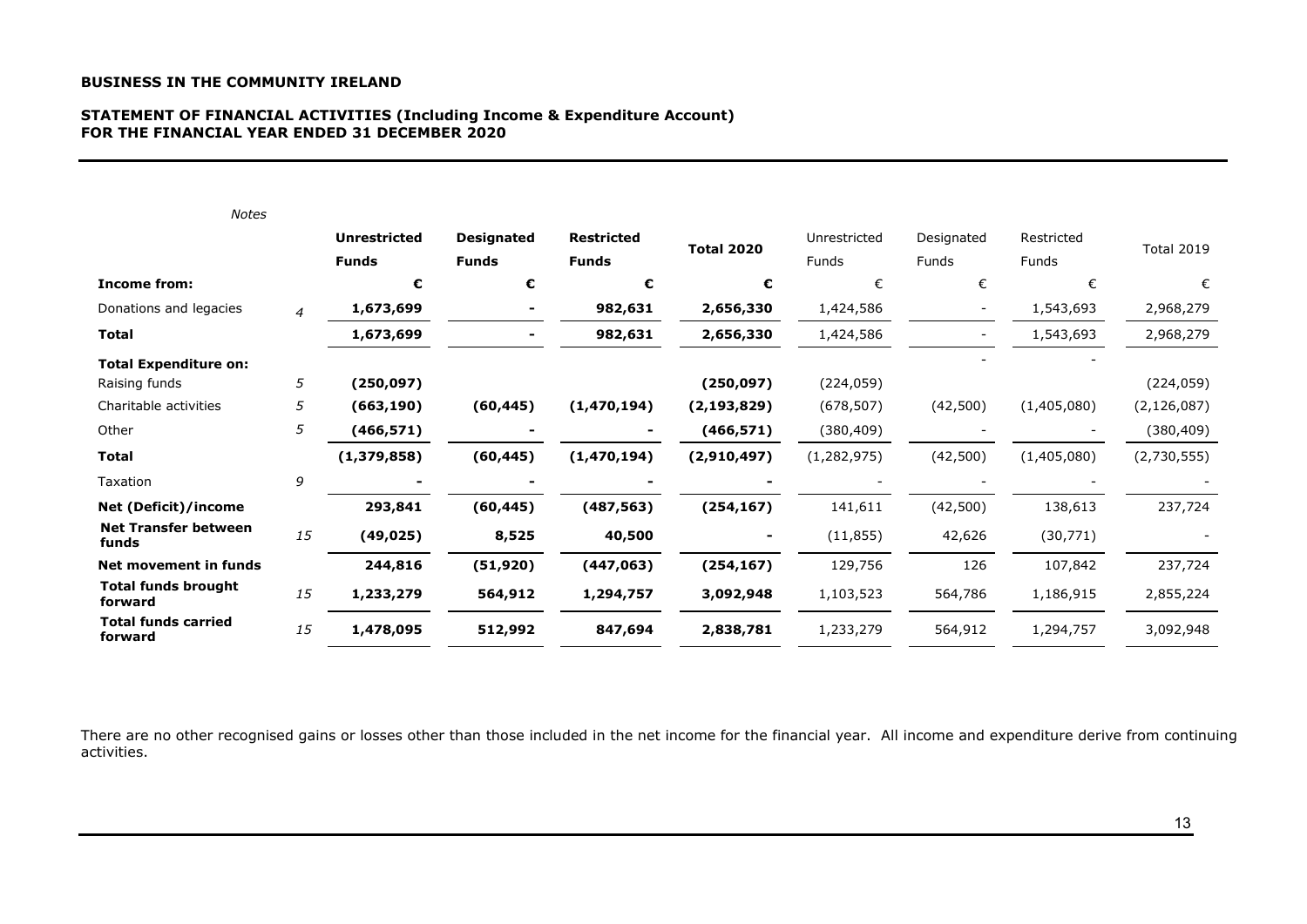#### **BALANCE SHEET AS AT 31 DECEMBER 2020**

|                                                                       | <b>Notes</b> | 2020<br>€  | 2019<br>€  |
|-----------------------------------------------------------------------|--------------|------------|------------|
| <b>FIXED ASSETS</b>                                                   |              |            |            |
| Tangible fixed assets                                                 | 11           | 119,123    | 168,848    |
| <b>CURRENT ASSETS</b>                                                 |              |            |            |
| Debtors: (amounts falling due within one year)                        | 12           | 51,011     | 132,836    |
| Cash at bank                                                          |              | 2,868,365  | 2,947,365  |
| <b>Total current assets</b>                                           |              | 2,919,376  | 3,080,201  |
| <b>LIABILITIES:</b><br>Creditors: amounts falling due within one year | 13           | (199, 718) | (156, 101) |
| <b>NET CURRENT ASSETS</b>                                             |              | 2,719,658  | 2,924,100  |
| <b>TOTAL NET ASSETS</b><br>THE FUNDS OF THE CHARITY:                  |              | 2,838,781  | 3,092,948  |
| Restricted funds                                                      | 15a          | 847,694    | 1,294,757  |
| Unrestricted funds                                                    | 15b          | 1,478,095  | 1,233,279  |
| Designated funds                                                      | 15c          | 512,992    | 564,912    |
| <b>TOTAL CHARITY FUNDS</b>                                            |              | 2,838,781  | 3,092,948  |

The financial statements were approved by the Board of Directors on 9th August 2021 and signed on its behalf by:

Rarius 7 Mury y

 $\overline{\phantom{a}}$  , and the contract of the contract of the contract of the contract of the contract of the contract of the contract of the contract of the contract of the contract of the contract of the contract of the contrac **Ronan Murphy Communist Communist Communist Communist Communist Communist Communist Communist Communist Communist Communist Communist Communist Communist Communist Communist Communist Communist Communist Communist Communis** 

John Reynolds.

Director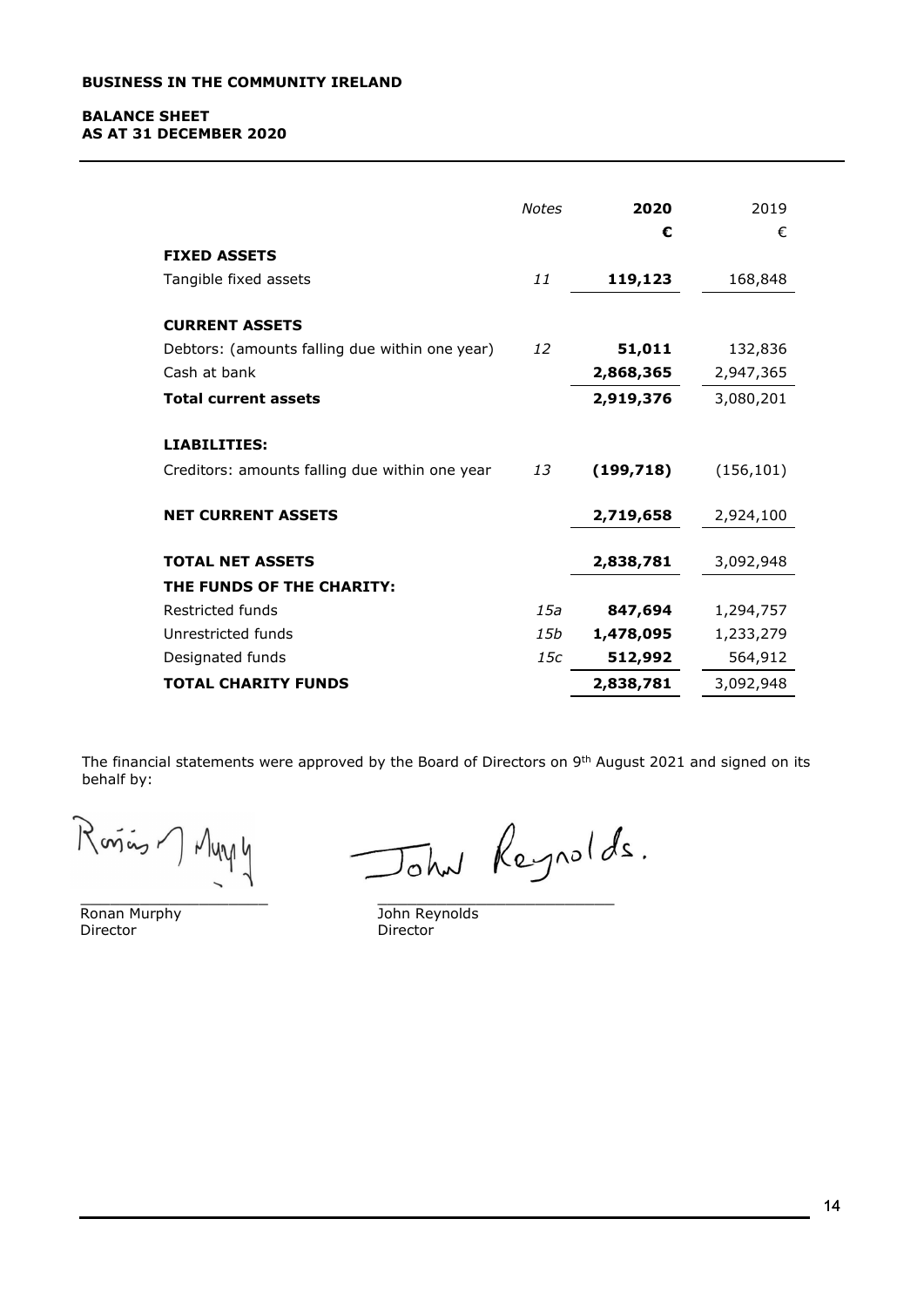#### **NOTES TO THE FINANCIAL STATEMENTS FOR THE FINANCIAL YEAR ENDED 31 DECEMBER 2020**

## **1. ACCOUNTING POLICIES**

#### **General information and format of financial statements**

Business in the Community Ireland is a company incorporated in Ireland under the Companies Act 2014 as a company limited by guarantee and is a registered charity with its registered office at 29 Earlsfort Terrace Dublin 2 registered number 338442. The nature of the company's operations and its principal activities are set out in the directors' report on pages 3 to 8. The financial statements have been prepared under the historical cost convention and in accordance with FRS 102 The Financial Reporting Standard applicable in the UK and Republic of Ireland issued by the Financial Reporting Council, as applied in accordance with the provisions of the Companies Act 2014, and with the Accounting and Reporting by Charities Statement of Recommended Practice applicable to charities preparing their financial statements in accordance with FRS102 ("the Charities SORP") ("relevant financial reporting framework").

The functional currency of the company is considered to be euro because that is the currency of the primary economic environment in which the company operates.

As permitted by section 291(3)(4) of the Companies Act 2014, the company has varied the standard formats specified in that Act for the Statement of Financial Activities and the Balance Sheet. Departures from the standard formats, as outlined in the Companies Act 2014, are to comply with the requirements of the Charities SORP and are in compliance with Sections 4.7, 10.6 and 15.2 of the Charities SORP.

The company meets the definition of a Public Benefit Entity under FRS102. As a registered charity, the company is exempt from the reporting and disclosure requirements to prepare a directors' report under section 325 (1) (c) Companies Act 2014 but does so in compliance with the Charities SORP. There is nothing to disclose in respect of directors' interests in shares or debentures of the company under section 329 Companies Act 2014.

## **Basis of preparation**

The financial statements have been prepared under the historical cost convention. The financial statements have been prepared in accordance with the Statement of Recommended Practice (SORP 2015) "Accounting and Reporting by Charities", in accordance with the Financial Reporting Standard applicable in the UK and Republic of Ireland (FRS 102), issued by the Financial Reporting Council ("relevant financial reporting framework"), and the Companies Act 2014. Financial reporting in line with the SORP is considered best practice for charities in Ireland. As noted above, the directors consider the adoption of the SORP requirements is the most appropriate accounting to properly reflect and disclose the activities of the organisation.

In accordance with Section 1180(8) of the Companies Act, 2014, the company is exempt from including the word "Limited" in its name. The company is limited by guarantee and has no share capital.

#### **Disclosure exemptions**

As a qualifying entity under the definition in FRS 102 in preparing the separate financial statements of the company, advantage has been taken of the following disclosure exemptions available in FRS 102:

- No cash flow statement has been presented for the company.
- Related Party Transactions are not disclosed (S 33. FRS 102).

The company is included in the consolidated financial statements of its ultimate parent company, The Foundation for Investing in Communities which are available from Companies Registration Office, Gloucester Place Lower, Mountjoy, Dublin D01 C576.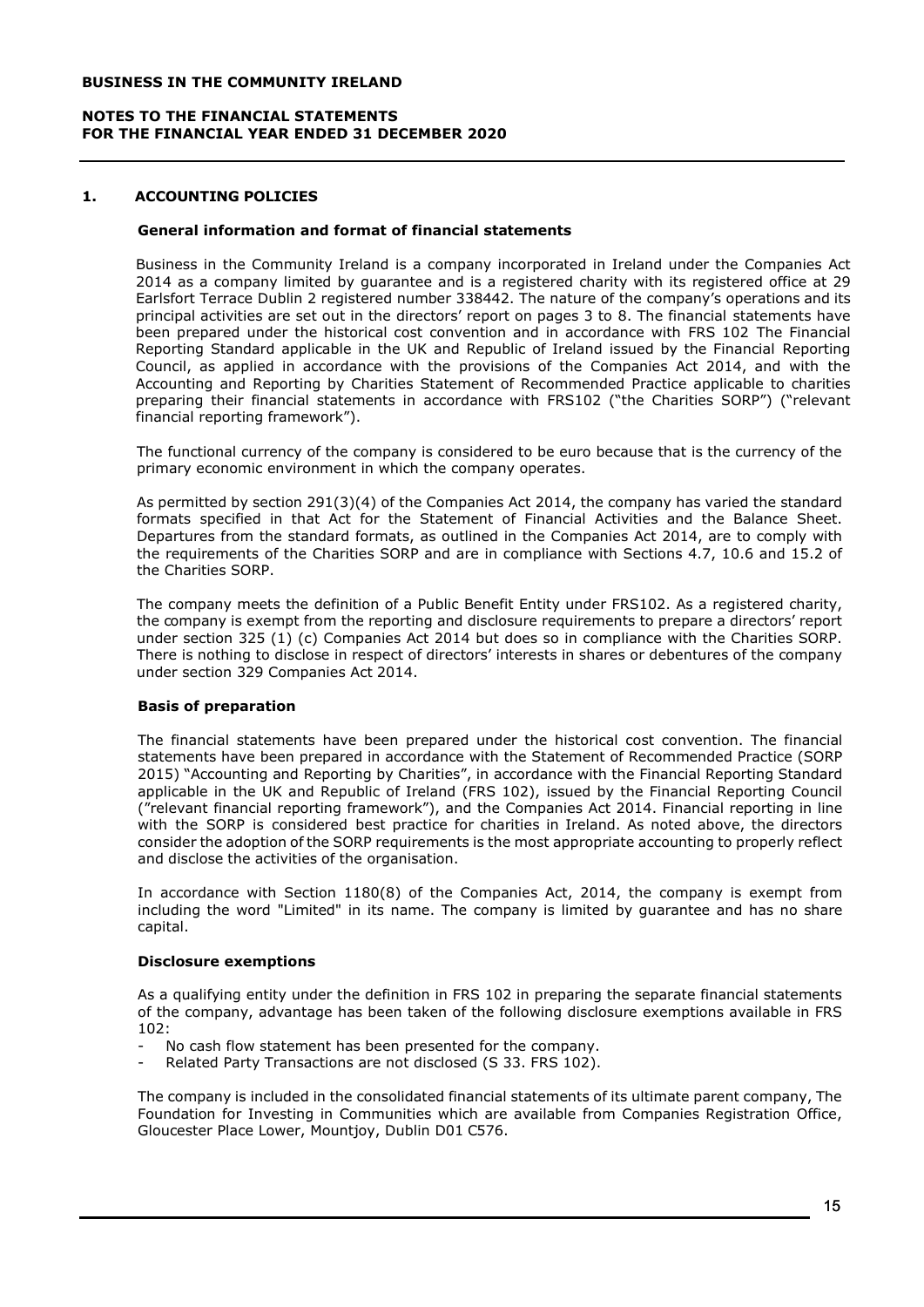#### **NOTES TO THE FINANCIAL STATEMENTS FOR THE FINANCIAL YEAR ENDED 31 DECEMBER 2020**

## **1. ACCOUNTING POLICIES (CONTINUED)**

#### **Going concern**

The company's forecasts and projections, taking account of reasonable possible changes in performance, results for the year and approved budgets for a period not less than twelve months from the date of signing the financial statements, show that the company will be able to operate within the level of its current cash resources. The directors have a reasonable expectation that the company has adequate resources to continue in operational existence for the foreseeable future. They continue to adopt the going concern basis of accounting in preparing the annual financial statements. The COVID–19 pandemic has had no impact on the directors' assessment of the going concern of the company.

#### **Donations and legacies income**

This income which consists of monetary donations from corporates, trusts, charities, government bodies and members of the public together with any related tax refunds, are recognised in the year in which the organisation is entitled to the resources and are recognised when the funds have been received.

Voluntary income including donations and grants that provide core funding or are of a general nature are recognised where there is entitlement, probability of receipt and the amount can be measured with sufficient reliability. Such income is only deferred when:

The donor has imposed conditions which must be met before the charity has unconditional entitlement.

#### **Volunteers and donated services and facilities**

The value of services provided by volunteers is not incorporated into these financial statements and does not constitute a substantial part of the charitable activities, SORP specifically does not require disclosure of these services.

## **Expenditure**

Expenditure is recognised when a liability is incurred. Contractual arrangements are recognised as goods or services are supplied.

Expenditure is analysed between costs of raising funds, charitable activities and other. The costs are recognised when an obligation exists as a result of an event and a monetary transaction is required to fulfil the obligation. Support costs which cannot be attributed to any of the headings are allocated on a basis consistent with the use of resources.

Fundraising costs are those costs incurred in attracting voluntary income.

Charitable activities include those costs incurred directly in the delivery of programme services and include support costs that have been allocated to activity cost centres on a basis consistent with the use of resources, e.g., allocating property costs by floor areas, or per capita, staff costs by the time spent and other costs by their usage.

Governance costs are those costs incurred in the governance of the charity and its assets and include costs associated with constitutional and statutory requirements.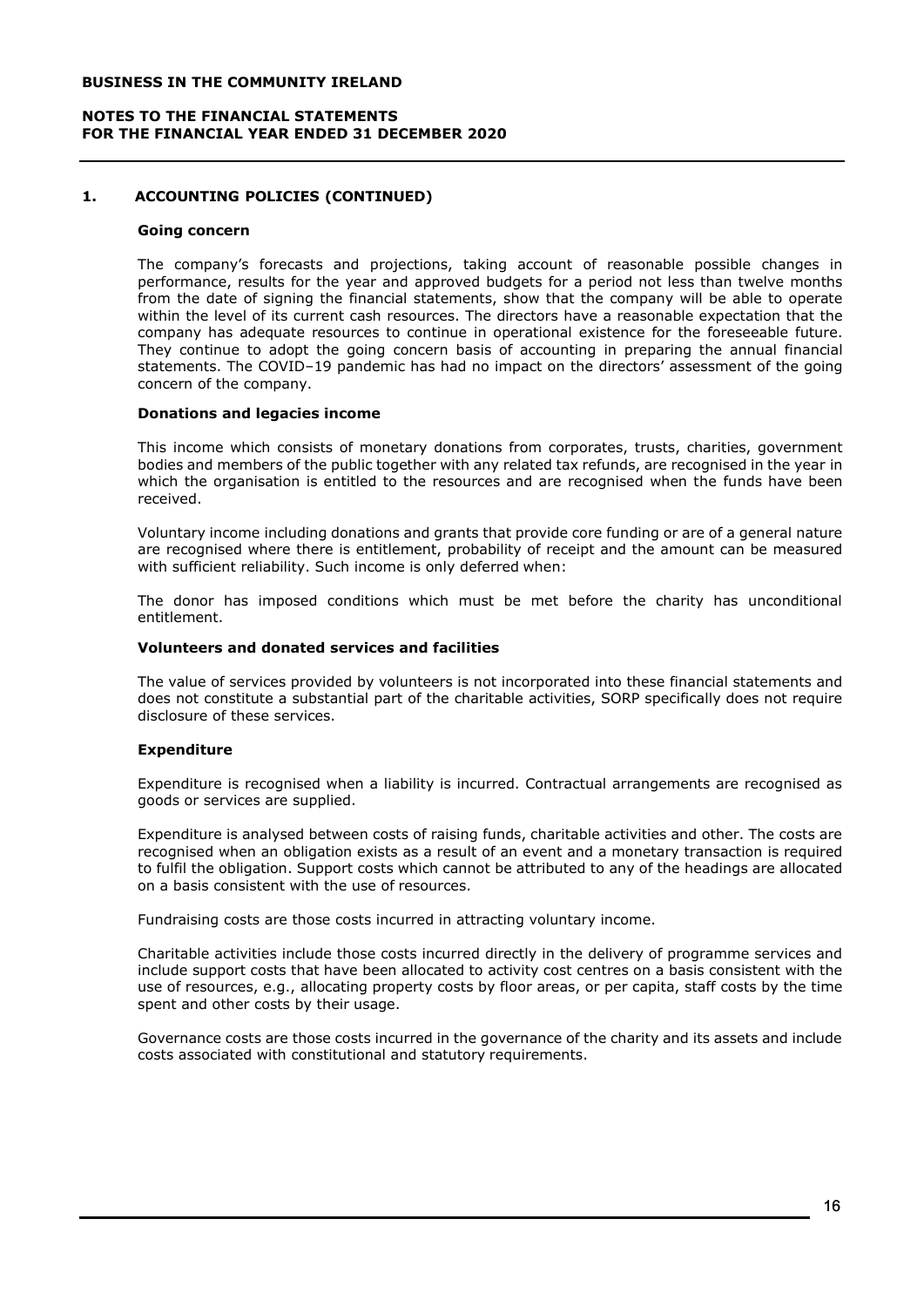#### **NOTES TO THE FINANCIAL STATEMENTS (CONTINUED) FOR THE FINANCIAL YEAR ENDED 31 DECEMBER 2020**

# **1. ACCOUNTING POLICIES (CONTINUED)**

#### **Irrecoverable VAT**

All resources expended are classified under activity headings that aggregate all costs related to the category. As VAT is irrecoverable, it is charged against the category of resources expended for which it was incurred.

## **Tangible fixed assets**

Individual tangible fixed assets are capitalised at cost and are stated in the balance sheet at cost less accumulated depreciation. Assets are written off from start of use in equal annual instalments over their estimated useful lives and in full in the year of disposal.

| Office equipment                      | 5 years |
|---------------------------------------|---------|
| IT equipment                          | 3 years |
| EPIC equipment                        | 3 years |
| Ready for work equipment              | 3 years |
| Women at Work                         | 3 years |
| School Business Partnership equipment | 3 years |
| Membership services team equipment    | 3 years |
| Premises Fittings                     | 5 years |

## **Financial Instruments**

Financial assets and financial liabilities are recognised when the charitable company becomes a party to the contractual provisions of the instrument. Financial liabilities are classified according to the substance of the contractual arrangements entered into.

## *(i) Financial assets and liabilities*

All financial assets and liabilities are initially measured at transaction price (including transaction costs) unless the arrangement constitutes a financing transaction. If an arrangement constitutes a finance transaction, the financial asset or financial liability is measured at the present value of the future payments discounted at a market rate of interest for a similar debt instrument.

Financial assets are derecognised when and only when a) the contractual rights to the cash flows from the financial asset expire or are settled, b) the charitable company transfers to another party substantially all of the risks and rewards of ownership of the financial asset, or c) the charitable company, despite having retained some significant risks and rewards of ownership, has transferred control of the asset to another party and the other party has the practical ability to sell the asset in its entirety to an unrelated third party and is able to exercise that ability unilaterally and without needing to impose additional restrictions on the transfer.

Financial liabilities are derecognised only when the obligation specified in the contract is discharged, cancelled, or expires. Balances that are classified as payable or receivable within one year on initial recognition are measured at the undiscounted amount of the cash or other consideration expected to be paid or received, net of impairment.

## **Pensions**

The company has in place a PRSA scheme as prescribed by legislation. Membership of the scheme is voluntary, and employees may join immediately upon recruitment. Following successful completion of the probationary period and a confirmation of appointment as staff member, the organisation will contribute 5% of that person's salary to the PRSA scheme, subject to the individual making a 5% contribution to the PRSA scheme. The employer collects the employee contributions and remits the total (Employee + Employer) contribution to the scheme provider within the specified period, on behalf of the employee. The scheme provider is New Ireland Assurance.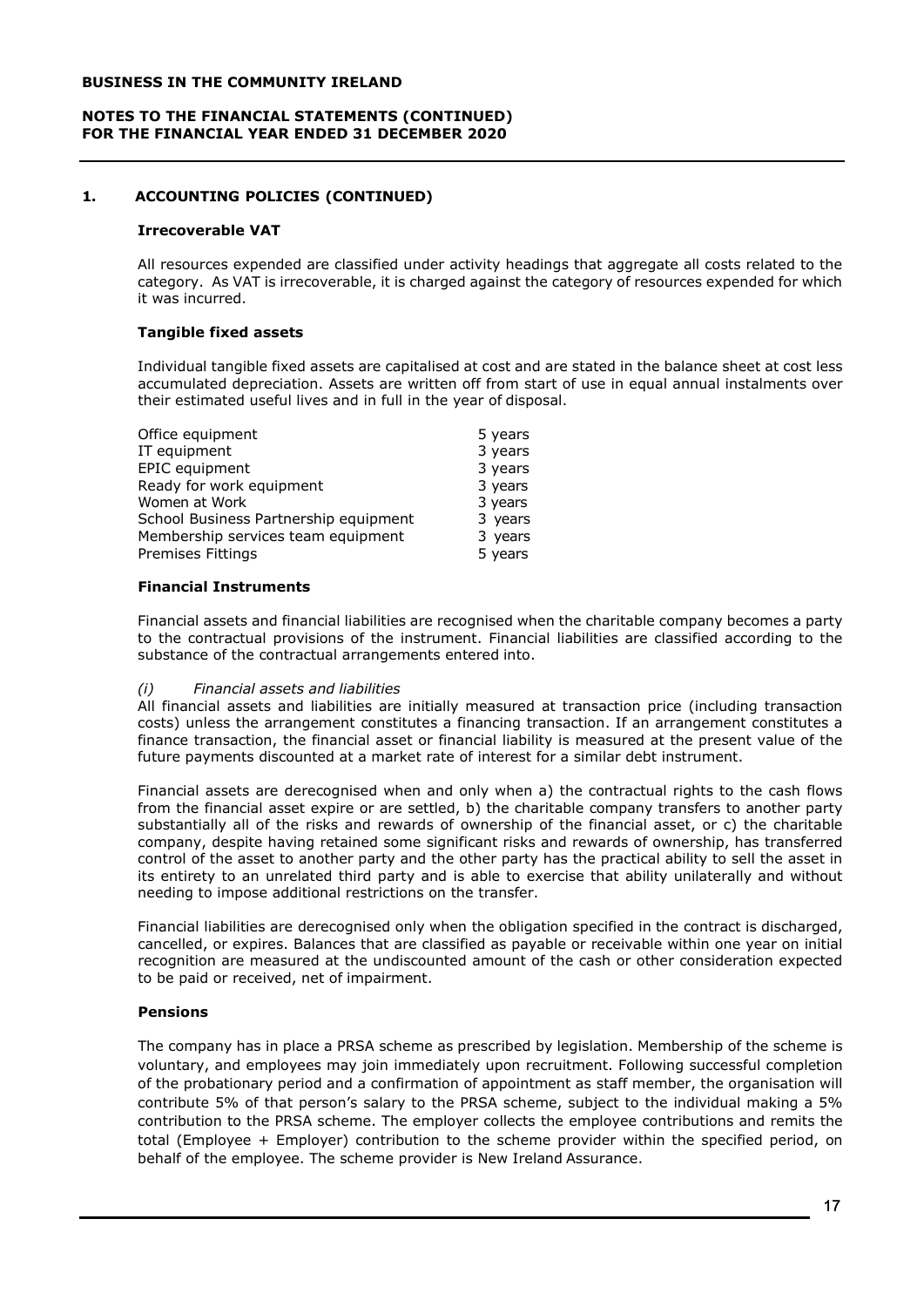#### **NOTES TO THE FINANCIAL STATEMENTS (CONTINUED) FOR THE FINANCIAL YEAR ENDED 31 DECEMBER 2020**

## **1. ACCOUNTING POLICIES (CONTINUED)**

#### **Operating Leases**

Rentals applicable to operating leases where substantially all the benefits and risks of ownership remain with the lessor are charged to the Statement of Financial Activities (SOFA).

#### **Funds Accounting**

Funds held by the charity are:

*Restricted funds* - these are funds that can only be used for particular restricted purposes within the objects of the charity. Restrictions arise when specified by the donor or when funds are raised for particular restricted purposes.

*Unrestricted funds* - these are funds which can be used in accordance with the charitable objects at the discretion of the directors.

*Designated funds* - these are funds which have been set aside for particular purposes by the company itself, in furtherance of the company's charitable objects.

Further explanation of the nature and purpose of each fund is included in the notes to the financial statements.

#### **Reserves Policy**

The directors have established the level of reserves (that is those funds that are freely available) that the charity ought to provide, as between 9 months and 12 months operational costs, not including programme funding. The directors estimate the operational costs to be  $£1,200,000$  per annum. The reserves may be needed to bridge the gaps between spending on the above-mentioned activities and income, should current funding flows discontinue. Business in the Community Ireland has unrestricted reserves on 31 December 2020 of €1,478,095 (2019: €1,233,279).

Designated Reserves are those which have been set aside for particular purposes by the directors in the furtherance of the company's charitable objectives.

## **2. CRITICAL ACCOUNTING JUDGEMENTS AND KEY SOURCES OF ESTIMATION UNCERTAINTY**

In the application of the company's accounting policies, which are described in note 1, the directors are required to make judgements, estimates and assumptions about the carrying amounts of assets and liabilities that are not readily apparent from other sources. The estimates and associated assumptions are based on historical experience and other factors that are considered to be relevant. Actual results may differ from these estimates.

The estimates and underlying assumptions are reviewed on an ongoing basis. Revisions to accounting estimates are recognised in the period in which the estimate is revised if the revision affects only that period or in the period of the revision and future periods if the revision affects both current and future periods. Information about critical judgements in applying accounting policies that have the most significant effect on the amounts recognised in the financial statements is included in the accounting policies and the notes to the financial statements.

The directors do not consider there are any critical judgements or sources of estimation requiring disclosure in addition to designated reserves listed in note 1.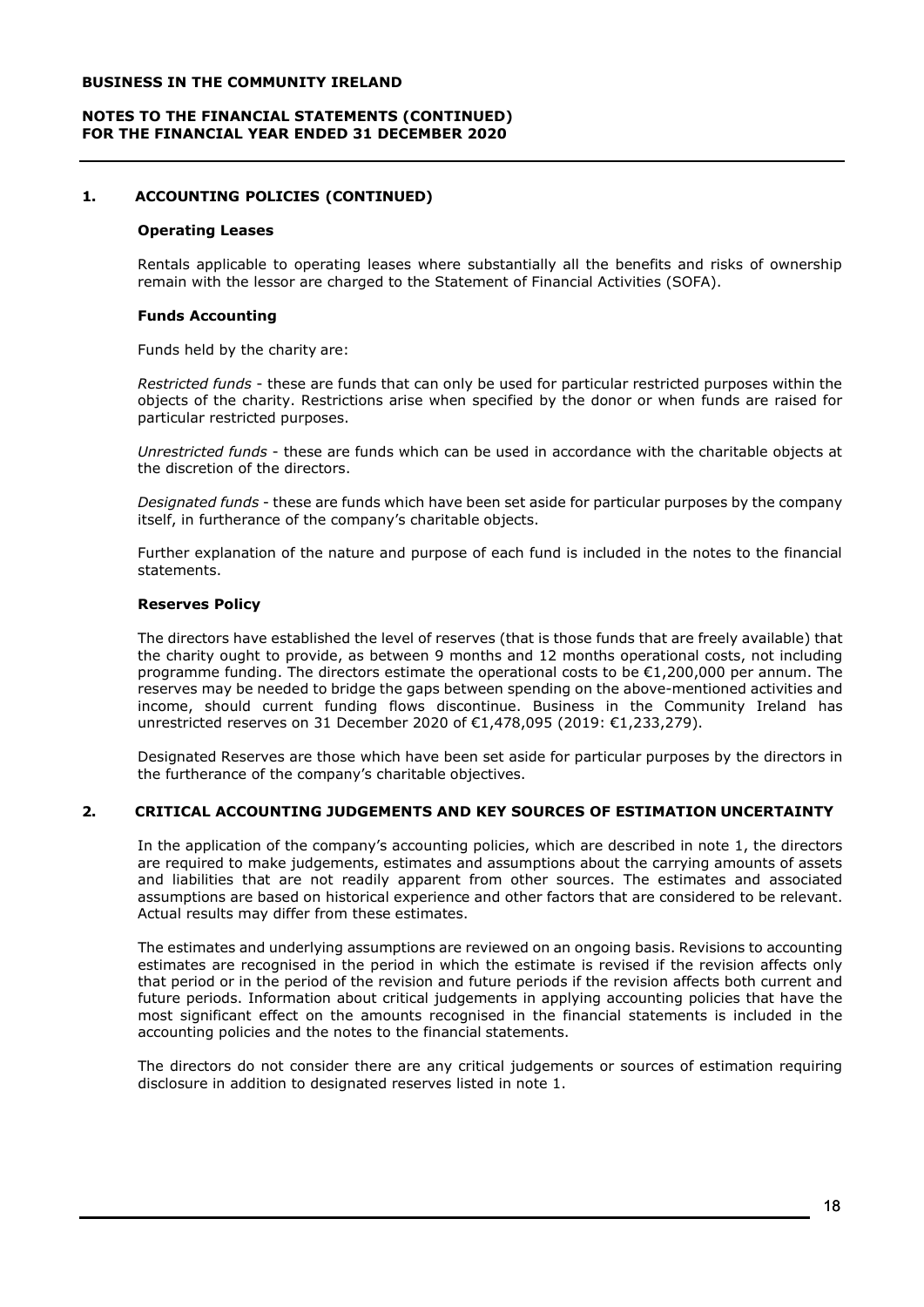#### **NOTES TO THE FINANCIAL STATEMENTS (CONTINUED) FOR THE FINANCIAL YEAR ENDED 31 DECEMBER 2020**

# **3. LEGAL STATUS OF THE COMPANY**

The company is a company limited by guarantee and not having a share capital. The liability of each member in the event of winding up is limited to  $\epsilon$ 1.27.

## **4. INCOME**

|    | <b>Donations and legacies income</b> | 2020      | 2019      |
|----|--------------------------------------|-----------|-----------|
|    |                                      | €         | €         |
|    | Membership fees                      | 222,100   | 229,680   |
|    | Government grants                    | 458,115   | 1,077,730 |
|    | Donations                            | 1,976,115 | 1,660,869 |
|    |                                      | 2,656,330 | 2,968,279 |
| 5. | <b>EXPENDITURE</b>                   |           |           |
|    | <b>Raising funds</b>                 | 2020      | 2019      |
|    |                                      | €         | €         |
|    | Staff costs                          | 194,074   | 161,263   |
|    | Administration costs                 | 30,692    | 57,902    |
|    | Overhead allocation                  | 25,331    | 4,894     |
|    |                                      | 250,097   | 224,059   |
|    |                                      | 2020      | 2019      |
|    | <b>Charitable activities</b>         |           | €         |
|    | Staff costs                          | 1,842,522 | 1,696,332 |
|    | Administration costs                 | 291,382   | 76,866    |
|    | Overhead allocation                  | 59,925    | 352,889   |
|    |                                      | 2,193,829 | 2,126,087 |
|    | <b>Other</b>                         | 2020      | 2019      |
|    |                                      |           | €         |
|    | Staff costs                          | 330,163   | 311,268   |
|    | Administration costs                 | 125,787   | 37,685    |
|    | Overhead allocation                  | 10,621    | 31,456    |
|    |                                      | 466,571   | 380,409   |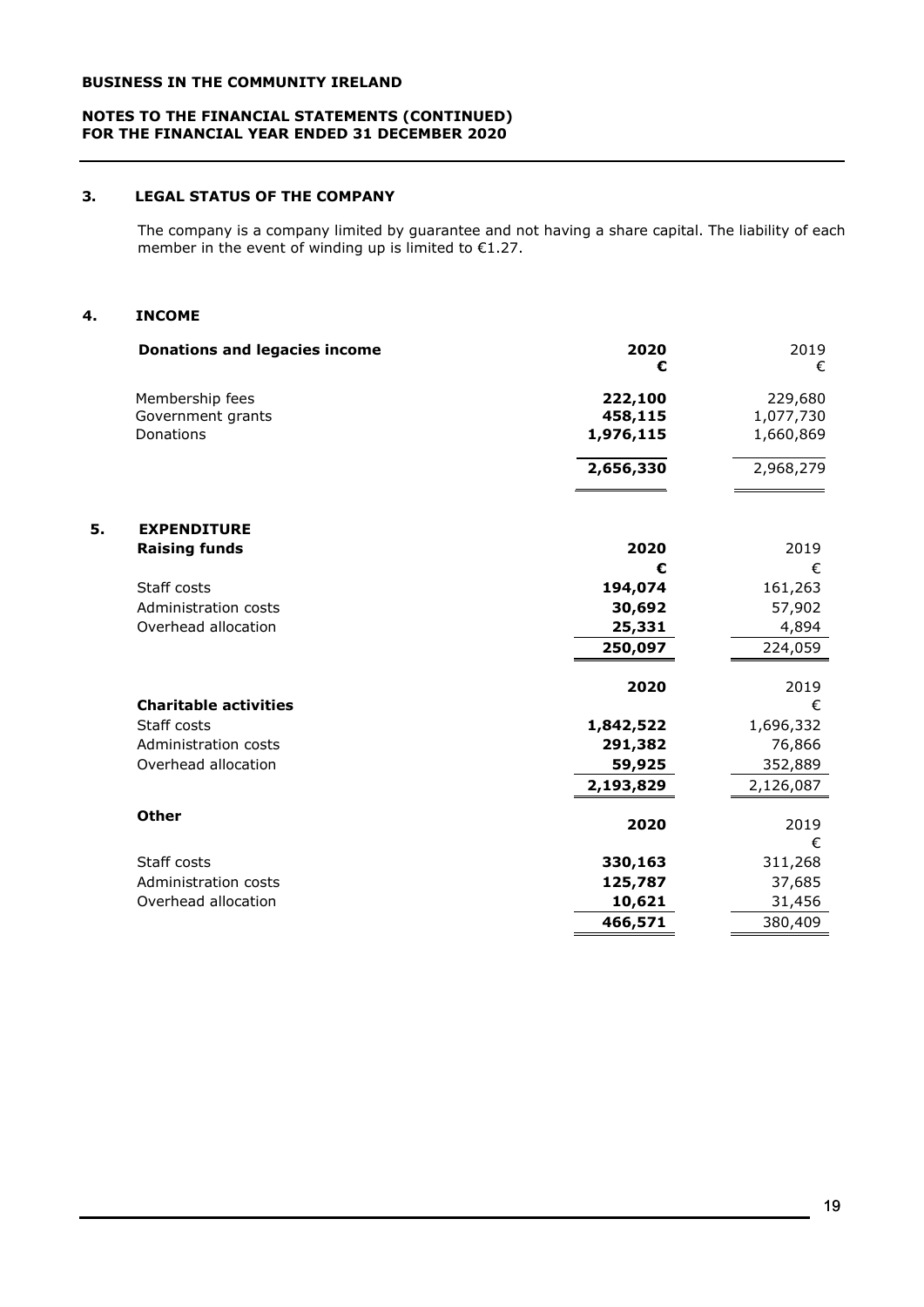#### **NOTES TO THE FINANCIAL STATEMENTS (CONTINUED) FOR THE FINANCIAL YEAR ENDED 31 DECEMBER 2020**

# **6. STAFF NUMBERS AND COSTS**

**(a)** The average number of full-time equivalent employees (including casual and part time staff) during the financial year was as follows:

| Programme                      | 2020<br>No | 2019<br>No. |
|--------------------------------|------------|-------------|
| BITC membership services       | 15         | 13          |
| Schools' Business Partnership  | 11         | 12          |
| <b>Employment Services</b>     | 13         |             |
| Shared services (Finance & HR) | 4          |             |
| Marketing & Communications     | 4          |             |
| Total full time equivalent     |            |             |
|                                | 47         | 4           |

# **(b) Analysis of staff costs are charged to the SOFA**

|                          | 2020      | 2019      |
|--------------------------|-----------|-----------|
|                          |           | €         |
| Salaries and wages       | 2,101,210 | 1,929,627 |
| Social Insurance Costs   | 220,599   | 196,679   |
| Employer's pension costs | 44,950    | 42,557    |
|                          | 2,366,759 | 2,168,863 |

The salary bands (exclusive of Employer's PRSI) for staff paid over €60,000 are noted below, including pension entitlement, in the Foundation for Investing in Communities, the holding company for Business in the Community Ireland.

| <b>Salary Band</b>  | 2020 | 2019 |
|---------------------|------|------|
|                     | No   | No   |
| €60,000 - €70,000   | 2    | 3    |
| €70,000 - €80,000   |      | 2    |
| €80,000 - €90,000   |      |      |
| €90,000 - €100,000  | -    | 2    |
| €100,000 - €110,000 |      |      |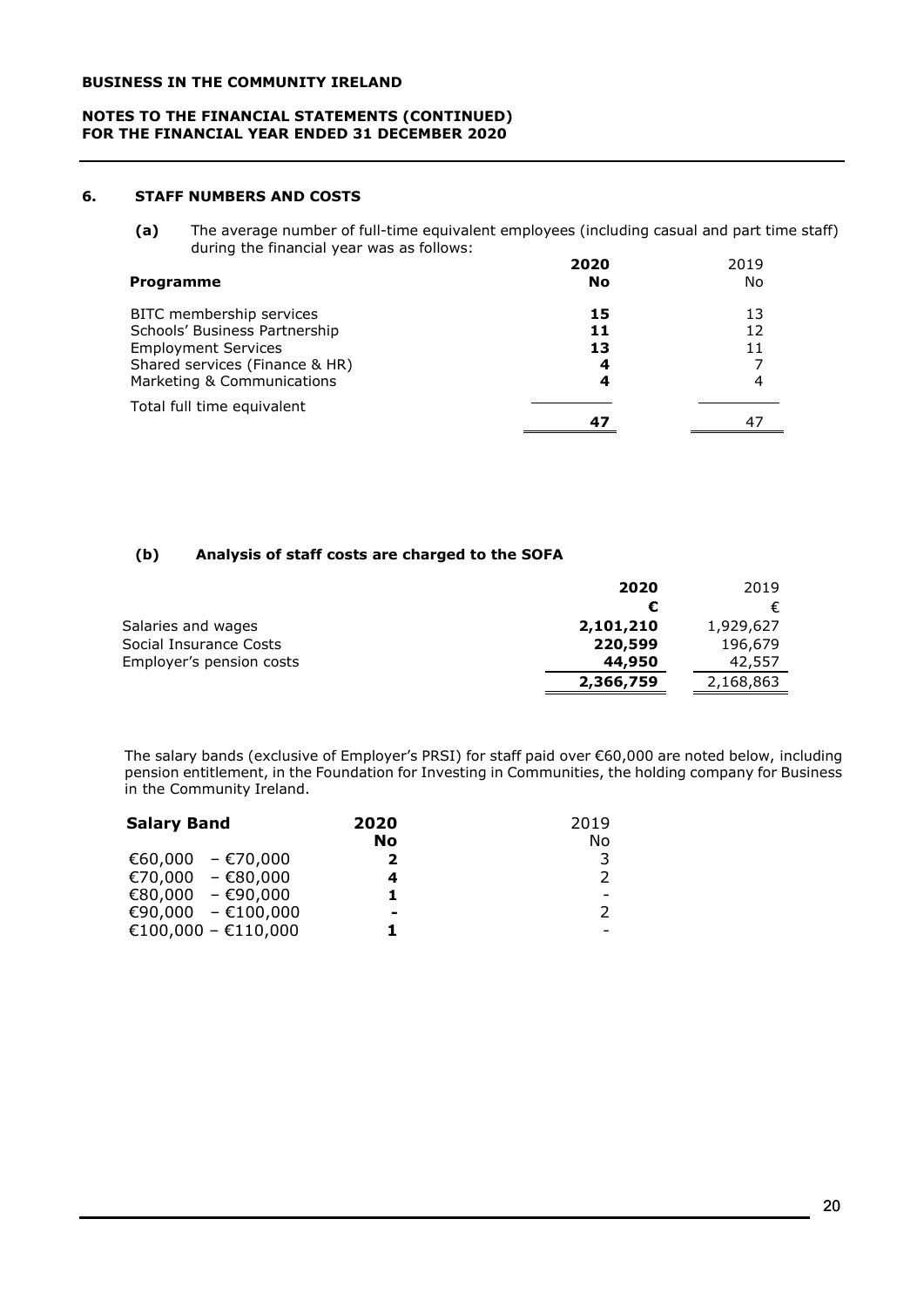#### **NOTES TO THE FINANCIAL STATEMENTS (CONTINUED) FOR THE FINANCIAL YEAR ENDED 31 DECEMBER 2020**

## **7. KEY MANAGEMENT COMPENSATION/RENUMERATION**

Some members of the Senior Management Teamwork in two of the group companies (Business in the Community Ireland and The Community Foundation for Ireland). The total cumulative amount paid to key management in both companies including pension entitlements is €599,672 (2019: €563,183) of which €363,581 (2019: €369,009) is attributable to Business in the Community Ireland and €236,091 (2019: €194,174) is attributable to The Community Foundation for Ireland.

The salary bands (exclusive of Employer's PRSI) for salaries of staff, allocated to, Business in the Community Ireland, including pension entitlement are noted below.

| 2020<br>No | 2019<br>No |
|------------|------------|
| 2          |            |
|            |            |
| -          |            |
|            |            |

Benefits for all staff, including senior management, comprise entitlements to pension contributions, death in service, discretionary income protection and Employee Assistance Programme.

The CEO's total salary and pension entitlement is €102,700 (2019: €96,900).

## **8. DIRECTOR REMUNERATION AND RELATED PARTY TRANSACTIONS**

No director received remuneration or expenses during the financial year (2019: €nil). No director had any personal interest in any contract or transaction entered into during the financial year (2019: €nil).

# **9. TAXATION**

Business in the Community Ireland is a registered charity and has been granted tax exemption status by Revenue.

## **10. NET INCOME**

| The net income for the financial year is stated after<br>charging: | 2020   | 2019   |
|--------------------------------------------------------------------|--------|--------|
| Auditors' remuneration                                             | 68,746 | 10,212 |
| Depreciation                                                       | 65.827 | 70,433 |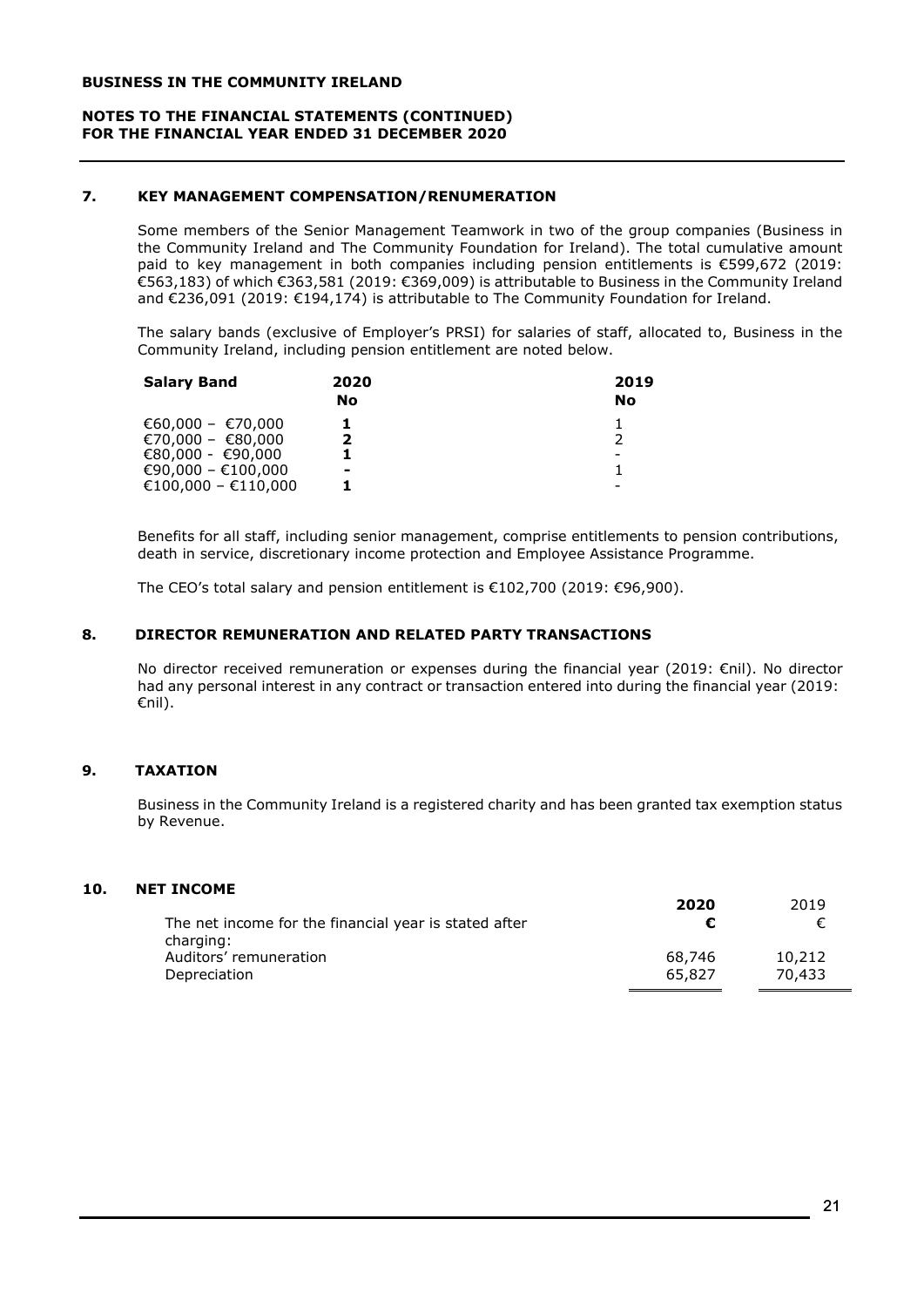#### **NOTES TO THE FINANCIAL STATEMENTS (CONTINUED) FOR THE FINANCIAL YEAR ENDED 31 DECEMBER 2020**

## **11. TANGIBLE FIXED ASSETS**

## **Departmental Equipment**

|                                    | IT        | <b>EPIC</b> | Ready<br>for<br>Work | Women<br>at Work | School<br>business<br>partnership | Membership<br>service team | <b>Premises</b><br><b>Fittings</b> | <b>Total</b> |
|------------------------------------|-----------|-------------|----------------------|------------------|-----------------------------------|----------------------------|------------------------------------|--------------|
|                                    | €         | €           | €                    |                  |                                   | €                          | €                                  | €            |
| Cost                               |           |             |                      |                  |                                   |                            |                                    |              |
| On 1 January 2020                  | 104,698   | 17,023      | 3,424                | 2,128            | 54,674                            | 84,223                     | 247,094                            | 513,264      |
| Additions                          | 2,798     | 1,138       | 0                    | $\Omega$         | 9,422                             | 2,744                      | 0                                  | 16,102       |
| Disposals                          | (29,724)  | (11,067)    | (1, 296)             | 0                | (45, 205)                         | (63, 985)                  | 0                                  | (151, 277)   |
| On 31 December 2020                | 77,772    | 7,094       | 2,128                | 2,128            | 18,891                            | 22,982                     | 247,094                            | 378,089      |
| <b>Accumulated</b><br>depreciation |           |             |                      |                  |                                   |                            |                                    |              |
| On 1 January 2020                  | (96, 388) | (15, 493)   | (2,005)              | (709)            | (50, 933)                         | (80, 050)                  | (98, 838)                          | (344, 416)   |
| Charge                             | (4, 725)  | (1, 165)    | (709)                | (709)            | (5,490)                           | (3,610)                    | (49, 419)                          | (65, 827)    |
| Depreciation on disposals          | 29,724    | 11,067      | 1,296                | 0                | 45,205                            | 63,985                     |                                    | 151,277      |
| On 31 December 2020                | (71, 389) | (5, 591)    | (1, 418)             | (1, 418)         | (11, 218)                         | (19, 675)                  | (148, 257)                         | (258, 966)   |
| <b>Carrying value</b>              |           |             |                      |                  |                                   |                            |                                    |              |
| On 31 December 2020                | 6,383     | 1,503       | 710                  | 710              | 7,673                             | 3,307                      | 98,837                             | 119,123      |
| On 31 December 2019                | 8,310     | 1,530       | 1,419                | 1,419            | 3,741                             | 4,173                      | 148,256                            | 168,848      |
|                                    |           |             |                      |                  |                                   |                            |                                    |              |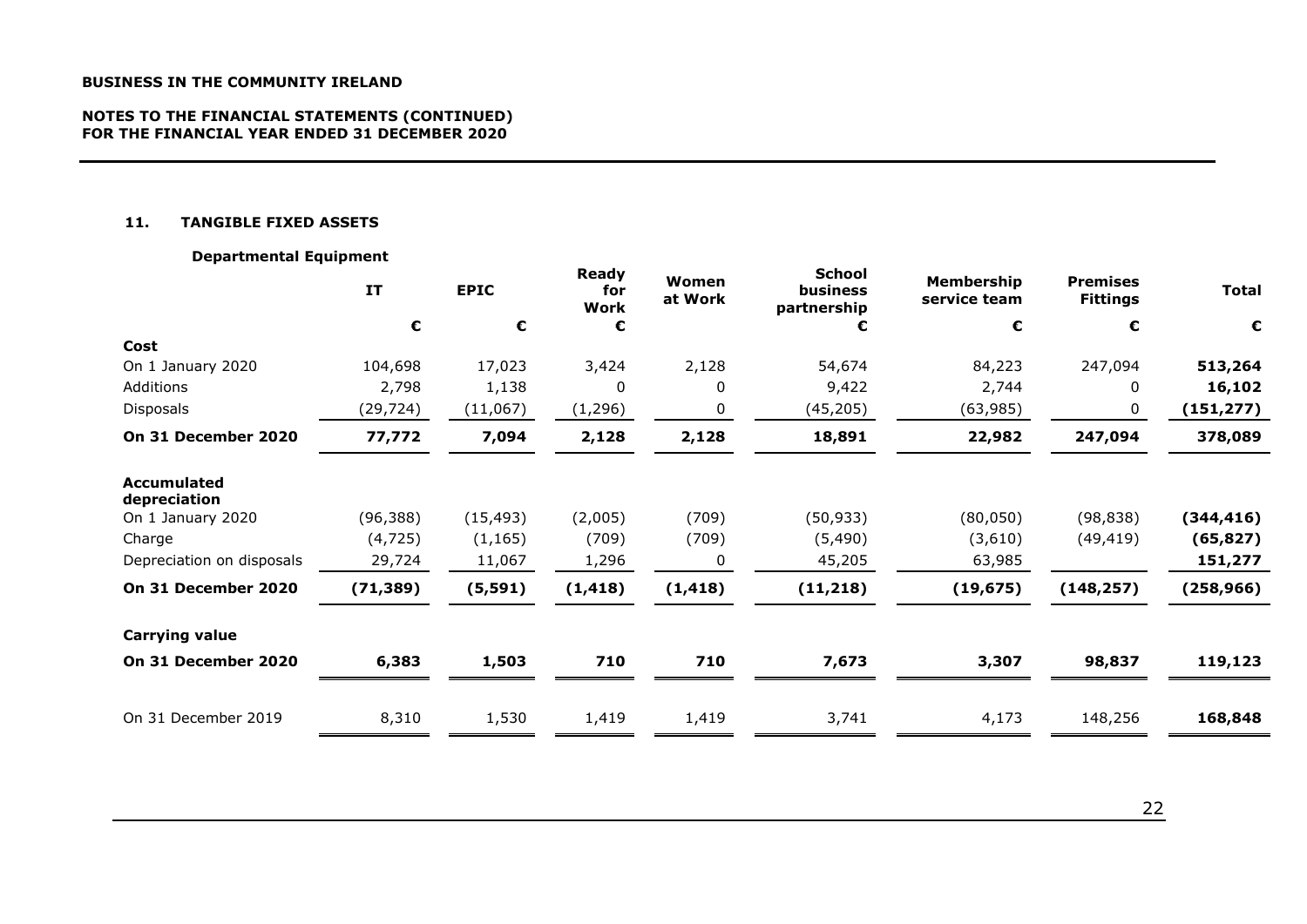## **NOTES TO THE FINANCIAL STATEMENTS (CONTINUED) FOR THE FINANCIAL YEAR ENDED 31 DECEMBER 2020**

## 12. **DEBTORS:** (amounts falling due within one year)

|                                                         | 2020<br>€         | 2019<br>€         |
|---------------------------------------------------------|-------------------|-------------------|
| Amounts due from group companies:                       |                   |                   |
| - The Foundation for Investing in Communities (note 18) |                   | 65,540            |
| - The Community Foundation for Ireland (note 18)        | 47,671            | 42,296            |
| <b>Debtors</b>                                          |                   | 25,000            |
| Prepayments                                             | 3,340             |                   |
|                                                         | 51,011            | 132,836           |
| 13.                                                     | 2020              | 2019              |
| <b>CREDITORS:</b> (amounts falling due within one year) | €                 | €                 |
| Trade creditors<br>Accruals                             | 14,937<br>151,149 | 28,381<br>127,720 |
| Amounts due to group companies:                         |                   |                   |
| - The Foundation for Investing in Communities (note 18) | 33,632            |                   |
|                                                         | 199,718           | 156,101           |

# **14. FINANCIAL INSTRUMENTS**

The carrying value of the company's financial assets and liabilities are summarised by category below: -

|                                                         | 2020   | 2019    |
|---------------------------------------------------------|--------|---------|
|                                                         | €      | €       |
| <b>Financial assets</b>                                 |        |         |
| Measured at undiscounted amount receivable              |        |         |
| Debtors (amounts falling due within one year) (note 12) |        | 25,000  |
| Amounts due from group companies (note 12)              | 47,671 | 107,836 |
|                                                         | 47,671 | 132,836 |
|                                                         |        |         |
| <b>Financial liabilities</b>                            |        |         |
| Trade creditors (note 13)                               | 14,937 | 28,381  |
| Amounts due to group companies (note 13)                | 33,632 |         |
|                                                         | 48,569 | 28,381  |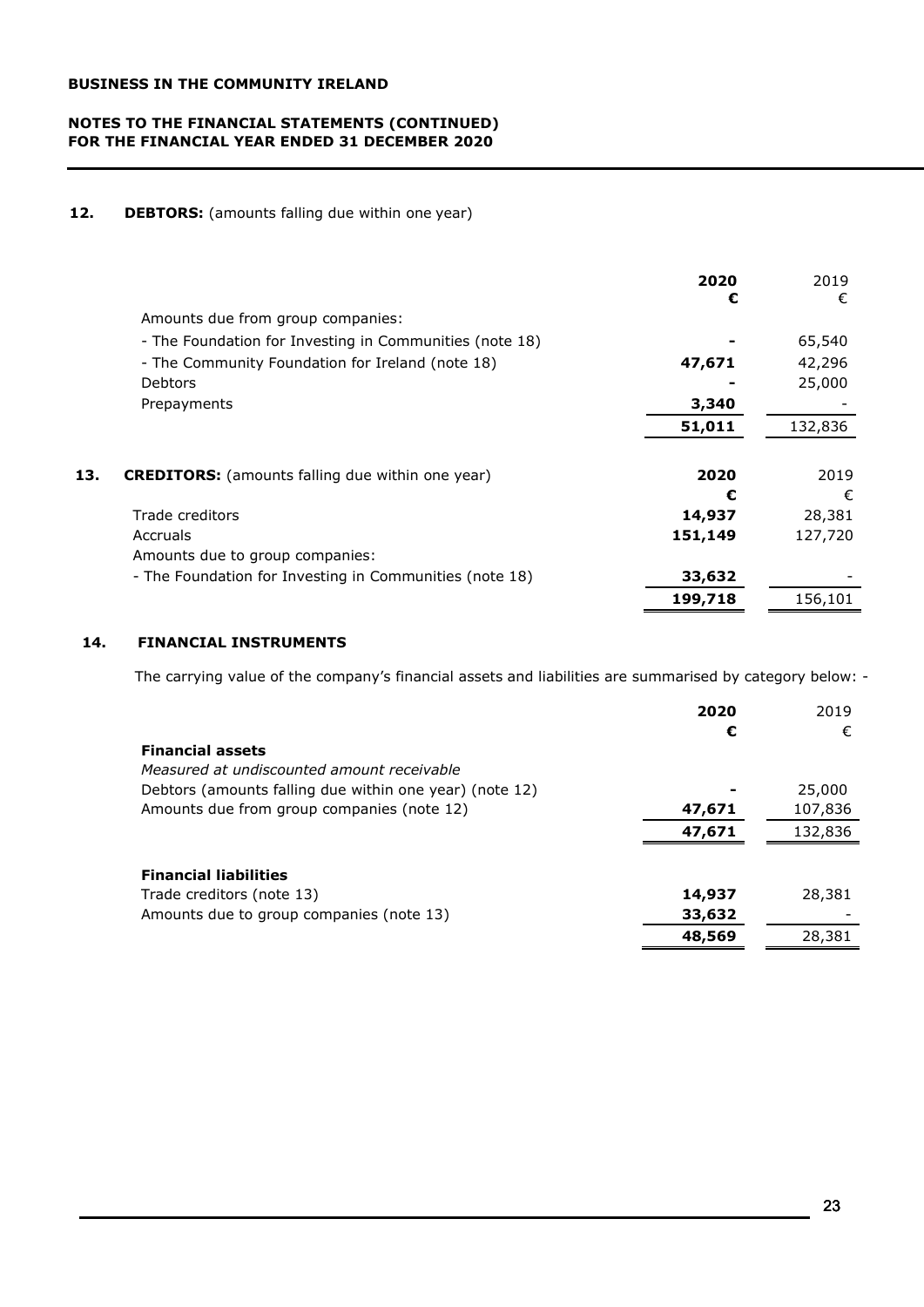## **NOTES TO THE FINANCIAL STATEMENTS (CONTINUED) FOR THE FINANCIAL YEAR ENDED 31 DECEMBER 2020**

# **15. ANALYSIS OF FUNDS**

#### **(a) Analysis of restricted fund movements**

|                                             | Opening<br><b>Balance</b><br>1/1/2020 | Incoming<br><b>Resources</b> | <b>Resources</b><br><b>Expended</b> | <b>Transfers</b><br>$(to)$ / from<br><b>Reserves</b> | <b>Closing</b><br><b>Balance</b><br>31/12/20 |
|---------------------------------------------|---------------------------------------|------------------------------|-------------------------------------|------------------------------------------------------|----------------------------------------------|
|                                             | €                                     | €                            | €                                   | €                                                    | €                                            |
| Grant making fund/PEI                       | 640                                   |                              |                                     |                                                      | 640                                          |
| Technology Project                          | 21,135                                |                              |                                     |                                                      | 21,135                                       |
| <b>Employment Contingency</b>               | 112,323                               |                              |                                     |                                                      | 112,323                                      |
| <b>Employment Programmes</b>                | 20,597                                |                              |                                     |                                                      | 20,597                                       |
| Epic Programme<br>RFW (Deficit covered by   | 538,293                               |                              | (498, 871)                          |                                                      | 39,422                                       |
| ready for work support)                     | (1,062)                               | 145,816                      | (112, 373)                          | 3,849                                                | 36,230                                       |
| Croke Park Event<br><b>Schools Business</b> |                                       | 45,000                       | (6, 541)                            |                                                      | 38,459                                       |
| Partnership                                 | 192,598                               | 535,999                      | (381, 355)                          | (50, 376)                                            | 296,866                                      |
| Time to Read                                | 110,336                               | 130,400                      | (316, 012)                          | 90,876                                               | 15,600                                       |
| <b>RISE</b>                                 |                                       | 45,000                       |                                     |                                                      | 45,000                                       |
| Corporate Leaders Group                     | 432                                   |                              |                                     |                                                      | 432                                          |
| Social Networking                           | 3,966                                 |                              |                                     |                                                      | 3,966                                        |
| <b>SSE Airtricity</b>                       | 22,667                                | 19,060                       |                                     |                                                      | 41,727                                       |
| Epic Support                                | 120,081                               | 44,856                       | (24, 191)                           |                                                      | 140,746                                      |
| Get Ready Programme                         |                                       | 15,000                       |                                     |                                                      | 15,000                                       |
| Ready for work support                      | 41,348                                | 1,500                        | (19, 448)                           | (3,849)                                              | 19,551                                       |
| Women at work                               | 111,403                               |                              | (111, 403)                          |                                                      |                                              |
| <b>Total</b>                                | 1,294,757                             | 982,631                      | (1, 470, 194)                       | 40,500                                               | 847,694                                      |

Transfer from RFW support to Ready for Work is to distinguish between Government funding and other funds received for the programme i.e. Youth Employment, Bridge to Employment and Career Leap are all part of Ready for Work. Transfer of €90,876 from Schools Business Partnership to Time to Read. Transfer €40,500 from designated funding (Basis Point Mentoring) to Schools Business Partnership under restricted donation for the Time to Read programme.

## **(b) Analysis of unrestricted fund movements**

|       | Opening<br>balance | Incoming<br>resources | Resources<br>expended | <b>Transfers</b><br>between<br>funds | Transfers to<br>Designated<br>Reserves | <b>Closing</b><br>balance |
|-------|--------------------|-----------------------|-----------------------|--------------------------------------|----------------------------------------|---------------------------|
|       | $1$ -Jan-20<br>€   | €                     | €                     | €                                    | €                                      | 31-Dec-20<br>€            |
| Total | 1,233,279          | 1,673,699             | (1,379,858)           | $\overline{\phantom{a}}$             | (49, 025)                              | 1,478,095                 |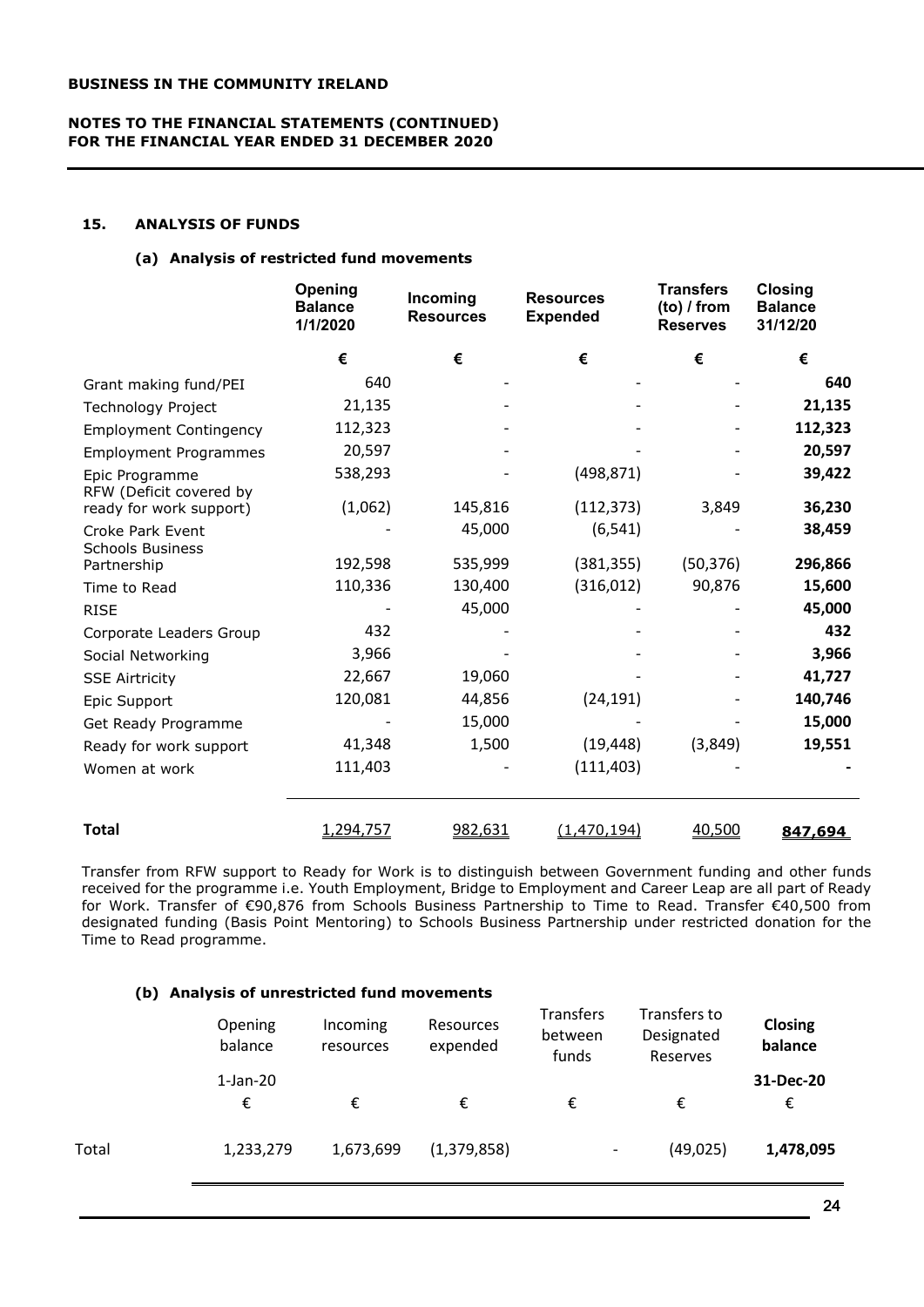## **NOTES TO THE FINANCIAL STATEMENTS (CONTINUED) FOR THE FINANCIAL YEAR ENDED 31 DECEMBER 2020**

## **15. ANALYSIS OF FUNDS (CONTINUED)**

## **(c) Analysis of designated fund movements**

|                                             | Opening<br>balance Jan-<br>2020 | Incoming<br>Resources | Resources<br>Expended | Transfers<br>(to)/from<br>unrestricted<br>reserves | <b>Closing</b><br>balance 31<br><b>December</b><br>2020 |
|---------------------------------------------|---------------------------------|-----------------------|-----------------------|----------------------------------------------------|---------------------------------------------------------|
|                                             | €                               | €                     | €                     | €                                                  | €                                                       |
| <b>Business Working</b><br>Responsibly Mark | 18,839                          |                       |                       |                                                    | 18,839                                                  |
| <b>Business Model</b>                       | 78,167                          |                       |                       |                                                    | 78,167                                                  |
| Marketing/Social Media                      | 21,377                          |                       |                       |                                                    | 21,377                                                  |
| Document Management                         | 25,000                          |                       |                       |                                                    | 25,000                                                  |
| <b>Biodiversity Research</b>                | 23,371                          |                       |                       |                                                    | 23,371                                                  |
| <b>SME Campaign</b>                         | 2,801                           |                       |                       |                                                    | 2,801                                                   |
| Stem Research                               | 2,712                           |                       |                       |                                                    | 2,712                                                   |
| Leave Contribution                          | 187,061                         |                       | (11,026)              | 49,025                                             | 225,060                                                 |
| Accounts System                             | 25,000                          |                       |                       |                                                    | 25,000                                                  |
| Office Relocation                           | 127,500                         |                       | (49, 419)             |                                                    | 78,081                                                  |
| basis.point Mentoring                       | 40,500                          |                       |                       | (40,500)                                           |                                                         |
| Social Innovation Fund                      | 2,069                           |                       |                       |                                                    | 2,069                                                   |
| <b>MST Member</b>                           | 10,515                          |                       |                       |                                                    | 10,515                                                  |
| Total                                       | 564,912                         |                       | (60, 445)             | 8,525                                              | 512,992                                                 |
|                                             |                                 |                       |                       |                                                    |                                                         |

The transfer from unrestricted funds to leave contribution is to setup up a designated fund to cover cost of absence/leave and the transfer to office relocation is to cover the costs of the move to the new offices in Phibsborough.

## **16. FINANCIAL COMMITMENTS**

On 31 December, the company had annual commitments under a non-cancellable operating lease expiring as follows:

| <b>Buildings:</b>       | 2020           | 2019    |
|-------------------------|----------------|---------|
|                         | €              | €       |
| Less than one year      | 121,311        | 121,311 |
| One to five years       | 145,916        | 267,227 |
| Greater than five years | $\blacksquare$ |         |
|                         | 267,227        | 388,538 |

## **17. CURRENT FUNDING**

TUSLA provided current funding in 2020 to the amount of €247,299 (2019: €207,299). Funding is granted for a 12-month period.

The Department of Education and Skills provided current funding in 2020 to the amount of €20,000 (2019: €29,826). Funding is granted for a 12-month period.

The Department of Justice and Law Reform provided current funding in 2020 to the amount of €45,000 (2019: €689,792). Funding is granted for a 12-month period.

The Department of Employment Affairs and Social Protection provided current funding in 2020 to the amount of €145,816 (2019: €102,351). Funding is granted for a 12-month period.